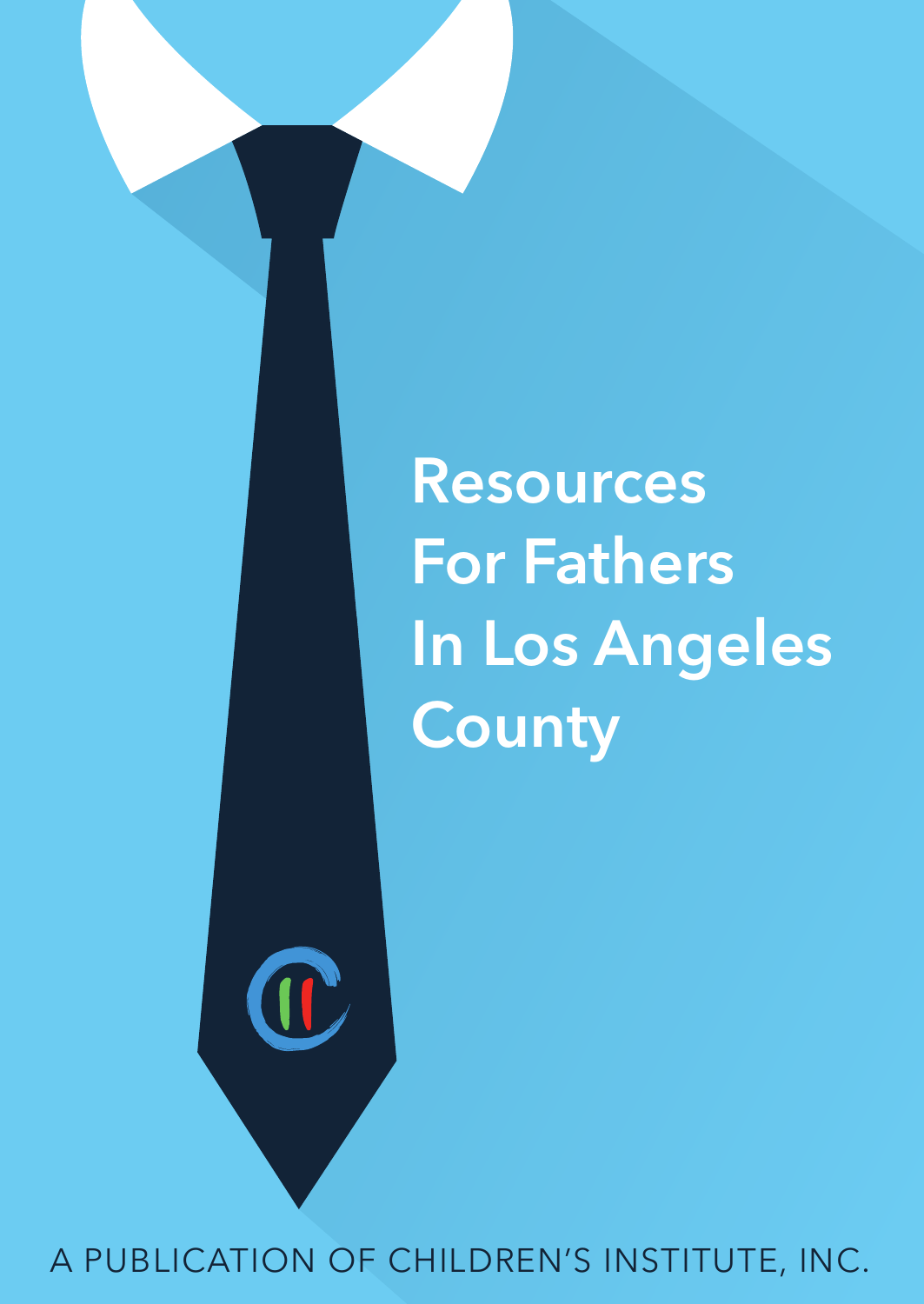Being a father has been, without a doubt, my greatest source of achievement, pride and inspiration. Fatherhood has taught me about unconditional love, reinforced the importance of giving back and taught me how to be a better person.

### Naveen Jain

ENTREPRENEUR AND PHILANTHROPIST

# CONTENTS

| Domestic Violence Programs <b>Marson Access 2</b>                           |    |
|-----------------------------------------------------------------------------|----|
|                                                                             |    |
| Online Housing Resources <b>Manual</b> 2014                                 |    |
| Additional Housing Resources <b>Manual</b> 9                                |    |
| Anger Management Programs  12                                               |    |
|                                                                             |    |
| <b>Counseling Services for Children [1996]</b>                              |    |
| <b>Additional Counseling Resources 20 Additional Counseling Resources</b>   |    |
| <b>Fatherhood Programs in Los Angeles County  22</b>                        |    |
| <b>Additional Resources for Fathers 29 Additional Resources for Fathers</b> |    |
| Drug and Alcohol Treatment Programs                                         |    |
| <b>Additional Addiction/</b>                                                | 36 |
|                                                                             |    |
|                                                                             |    |
| <b>Employment, Training and</b><br><b>Business Development Programs  43</b> |    |
|                                                                             |    |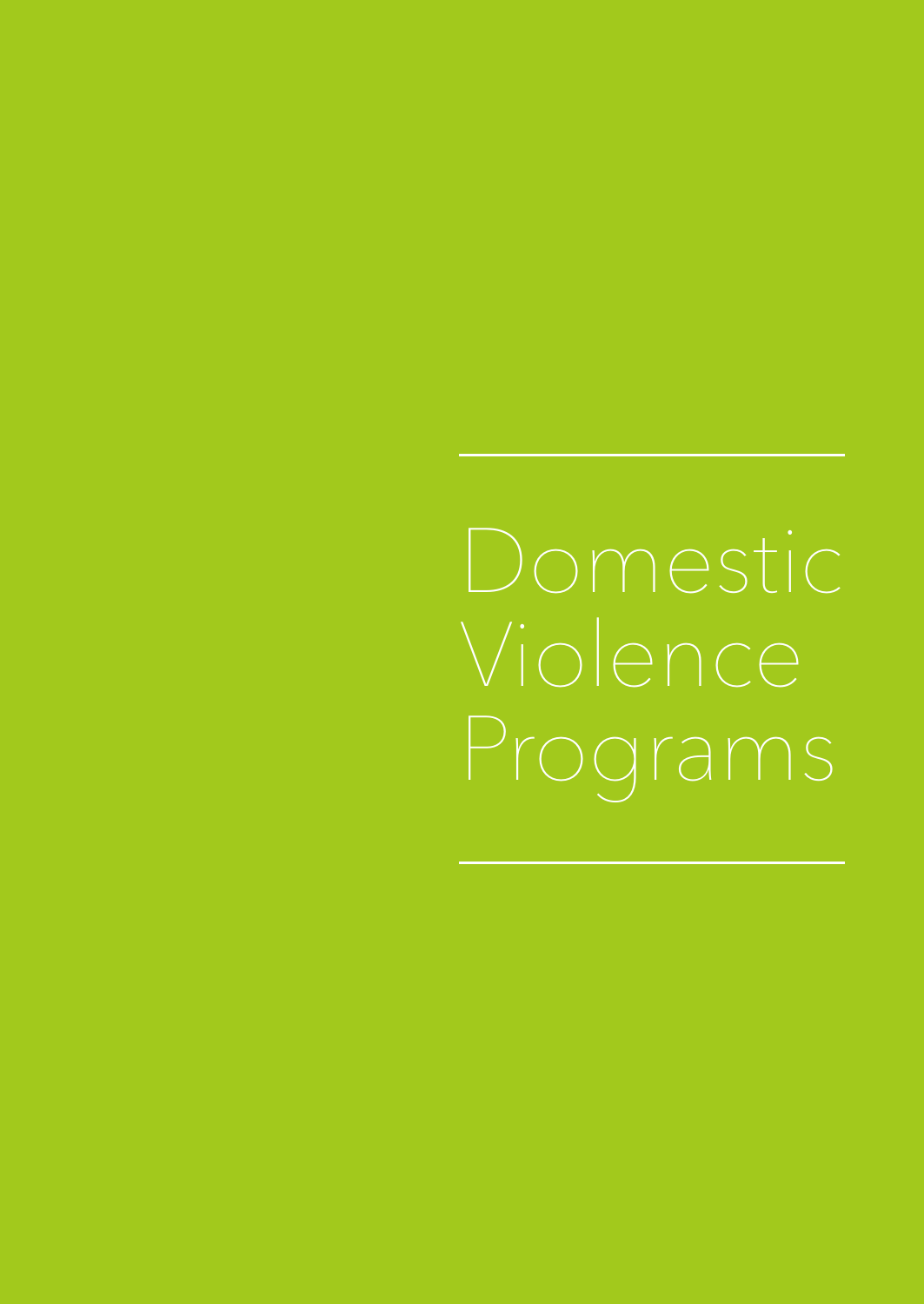#### **Aztlan Family Clinic, Inc.**

Location: Bell, CA Phone: 323-560-9992 Hours of Operation: Five days a week, 11:00am –7:00pm

Required documents for intake/screening: Must have a court order, minute order, restraining order (if applicable), proof of income and picture identification. Fees are based on a sliding scale. Programs are conducted in English and Spanish, and women's groups are also available.

#### **Hosanna Christian Fellowship**

Location: Bellflower, CA Phone: 562-867-1737 Hours of Operation: Evenings and nights

Required documents for intake/screening: Must have a court order, minute order, restraining order (if applicable) and picture identification. There is a \$95 enrollment fee and a sliding scale of \$10–\$50 weekly, cash only. English only; women's groups are also available.

#### **Compton Adult School/Community DV Program**

Location: Compton, CA Phone: 310-420-6695 Hours of Operation: 12:30pm men's class; 4:30pm women's class

Required documents for intake/screening: Must have a court order, minute order, restraining order (if applicable) and picture identification. There is a \$150 enrollment fee that includes the first 4 classes, and \$25 per week. English only; women's groups are also available.

#### **Behavioral Health Services**

Location: Gardena, CA Phone: 310-679-9031 Hours of Operation: Evenings and nights

Required documents for intake/screening: Must have a court order, minute order, restraining order (if applicable) and picture identification. There is a \$75 enrollment fee and \$25 weekly. Programs are conducted in English and Spanish. There are no women's groups.

#### **West Advisory Christian Counseling Center**

Location: Huntington Park, CA Phone: 323-588-5971 Hours of Operation: Monday through Saturday

Required documents for intake/screening: Must have a court order, minute order, restraining order (if applicable), and picture identification. There is a \$40 enrollment fee and \$25 weekly. Programs are conducted in English and Spanish. A women's group in Spanish is available.

#### **Inglewood Batterers' Treatment Program**

Location: Inglewood, CA Phone: 310-674-6215 Hours of Operation: Tuesday through Thursday, and Saturday

Required documents for intake/screening: Must have a court order, minute order, restraining order (if applicable) and picture identification. There is a \$60 enrollment fee and \$25 weekly. Programs are conducted in English and in Spanish, and a women's group in Spanish is available.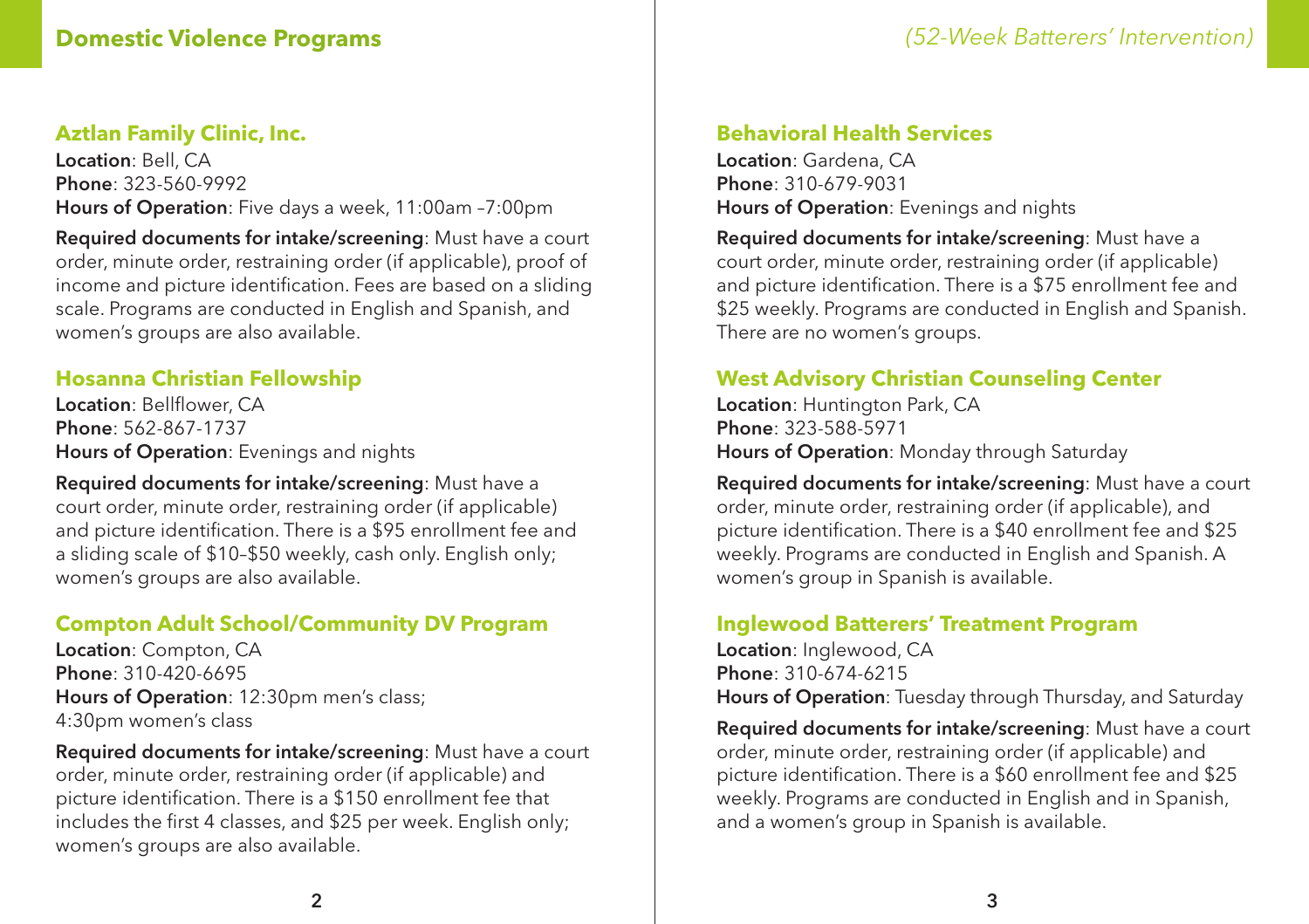#### **Saddle Group Counseling**

Location: Long Beach, CA Phone: 562-427-2323

Hours of Operation: Monday through Saturday

Required documents for intake/screening: Must have a court order, minute order, restraining order (if applicable) and picture identification. There is no enrollment fee and \$25 weekly. Programs are conducted in English only, and there is a women's group.

#### **Coalition of Mental Health Professionals, Inc.**

Location: Los Angeles, CA Phone: 323-777-3120 Hours of Operation: Monday through Saturday

Required documents for intake/screening: Must have a court order, minute order, restraining order (if applicable), picture identification, proof of address and proof of income. Fees are based on a sliding scale. Programs are conducted in English and Spanish, and there is a women's group in Spanish.

#### **Institute for Multicultural Counseling & Educational Services, Inc.**

Location: Los Angeles, CA Phone: 213-381-1250 Hours of Operation: Monday through Saturday

Required documents for intake/screening: Must have a court order, minute order, restraining order (if applicable) and picture identification. There is a \$70 enrollment fee and \$20 weekly. Programs are conducted in English and Spanish.

#### **National Council on Alcoholism and Drug Dependence (NCADD)**

Location: Torrance, CA (serving the South Bay) Phone: 310-328-1460 Hours of Operation: Monday through Thursday

Required documents for intake/screening: Must have a court order, minute order, restraining order (if applicable) and picture identification. There is a \$45 enrollment fee and \$25 weekly. Programs are conducted in English only.

#### **Neighborhood Family Center**

Locations: Torrance, CA, and Wilmington, CA Phone: 310-715-8885 Hours of Operation: Monday through Saturday

Required documents for intake/screening: Must have a court order, minute order, restraining order (if applicable), proof of income and picture identification. There is no enrollment fee, and the weekly fee is based on a sliding scale. Programs are conducted in English and in Spanish.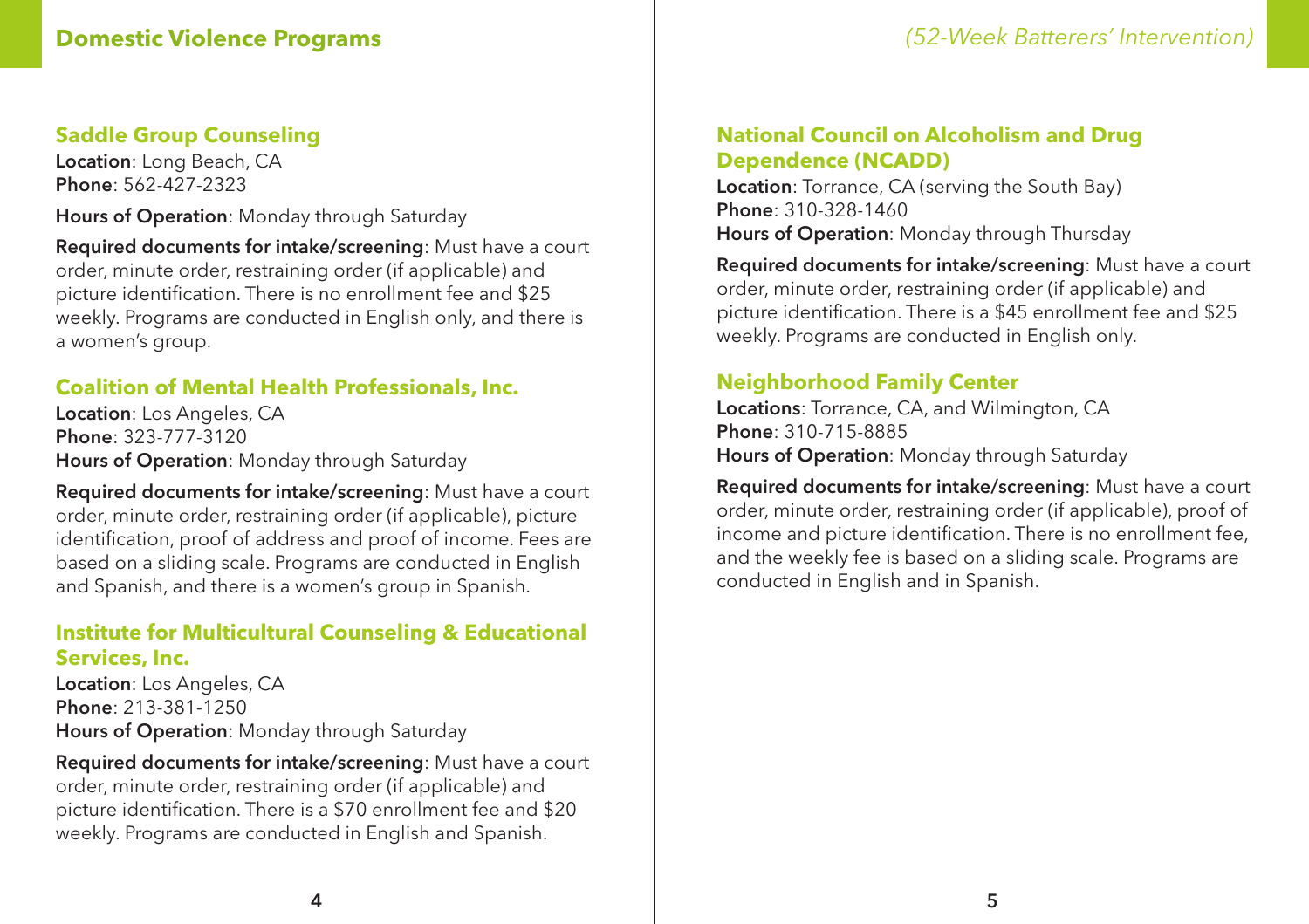**Housing** Programs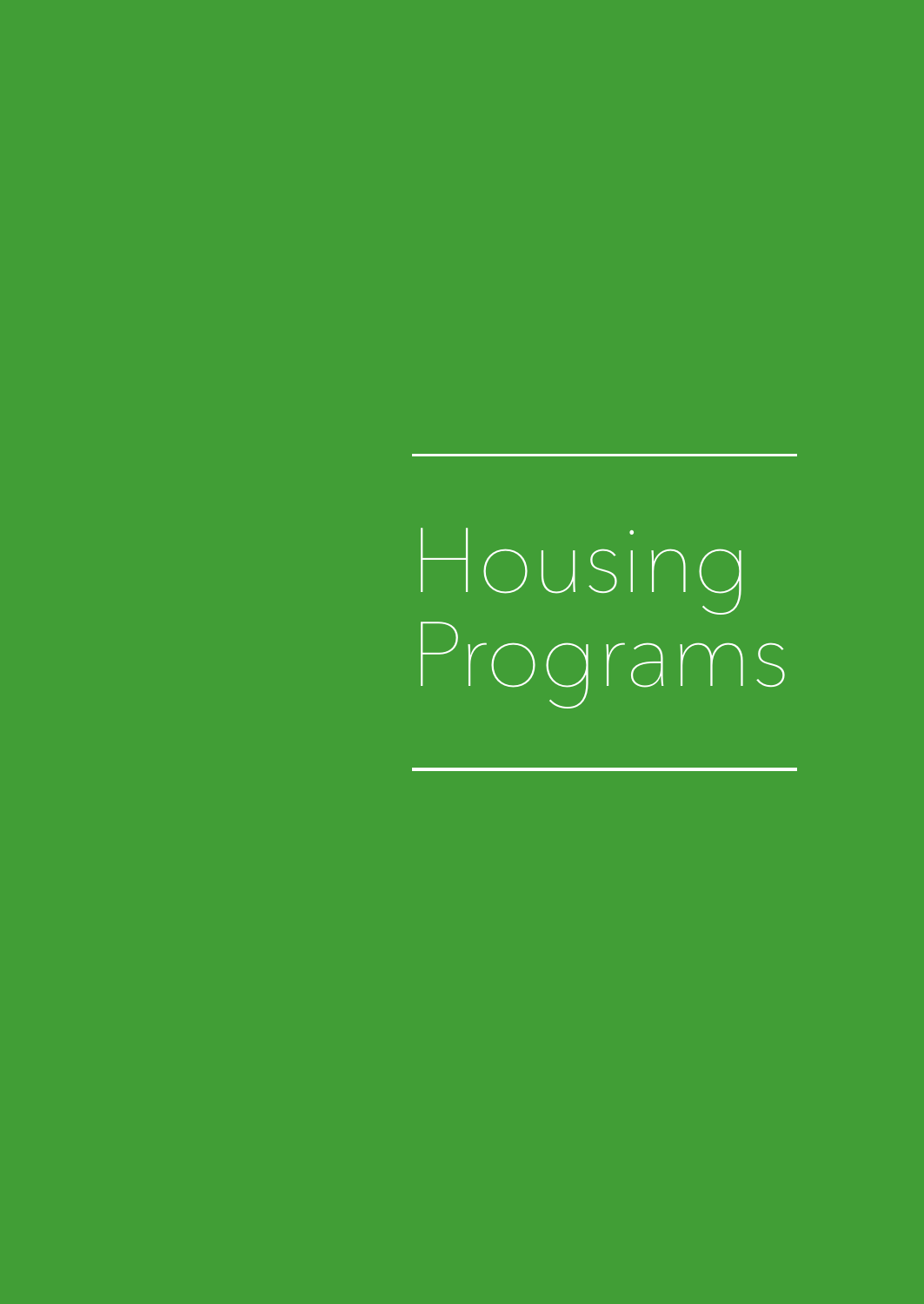#### **Housing Programs**

#### **Housing Authority of the City of Los Angeles**

Phone: 213-252-2500 Hours of Operation: Monday through Friday, 8:00am–5:00pm Services: Section 8 housing (rental assistance) and property listings

#### **Mercy Housing (Affordable & Low-Income Housing Services)**

Phone: 213-743-5820 Hours of Operation: Monday through Friday, 8:00am–5:00pm Services: Affordable housing for families, seniors and individuals with disabilities

#### **Hollywood Community Housing Corporation**

Phone: 323-469-0710 Hours of Operation: Monday through Friday, 8:00am–5:00pm Services: Affordable housing for disadvantage families, homeless households, and people with HIV/AIDS

#### **Neighborhood Housing Services of Los Angeles County**

Phone: 323-469-0710 Hours of Operation: Monday through Friday, 8:00am–5:00pm

Services: Helps families become lifelong homeowners. Through its programs and services, NHS helps to build stable neighborhoods and knowledgeable, empowered homeowners.

#### **Neighborhood Housing Services of Los Angeles County**

Phone: 323-469-0710

Hours of Operation: Monday through Friday, 8:00am–5:00pm

Services: Helps families become lifelong homeowners. Through its programs and services, NHS helps to build stable neighborhoods and knowledgeable, empowered homeowners.

#### **ONLINE HOUSING RESOURCES**

#### United Friends of the Children

*unitedfriends.org/youth-access/programs-applications/pathways*

The Teen Project *theteenproject.com/about.asp*

Alliance for Children's Rights *kids-alliance.org/programs/nextstep/*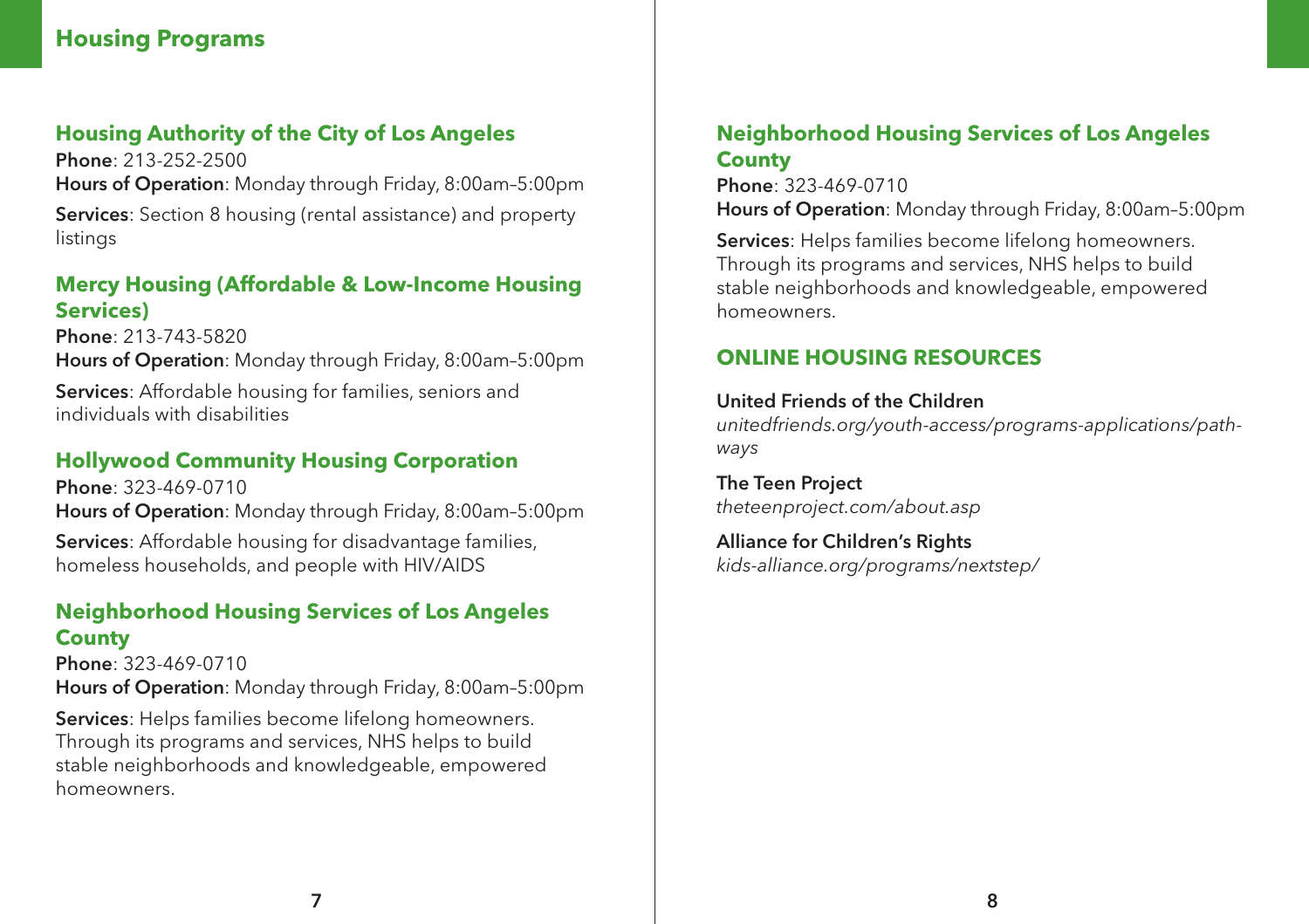#### **ADDITIONAL HOUSING RESOURCES**

#### **Homeless Outreach Program Integrated Care System (HOPICS)**

5715 South Broadway Los Angeles, CA 90037 323-948-0444

#### **Homeless Outreach Program Integrated Care System (HOPICS)**

5849 Crocker Street Los Angeles, CA 90003 323-432-4399

#### **West Los Angeles Family Source Center**

4804 Centinela Avenue Los Angeles, CA 90066 310-391-3457

#### **PATH Metro LA**

340 North Madison Avenue Los Angeles, CA 90004 323-644-2200

#### **Watts Labor Community Action Committee (WLCAC) Access Center for Homeless Services**

958 East 108th Street Los Angeles, CA 90059 323-563-4730

**Pacific Asian Consortium in Employment (PACE} Home Energy Assistance Program (HEAP)** PACE: Suite 1475 / HEAP: Suite 900F 1055 Wilshire Boulevard Los Angeles, CA 90017 213-353-3982

#### **California Department of Fair Employment and Housing** 213-439-6799

#### **Los Angeles County Housing Resource Center** 877-428-8844

**Sober Living Network** 800-799-2084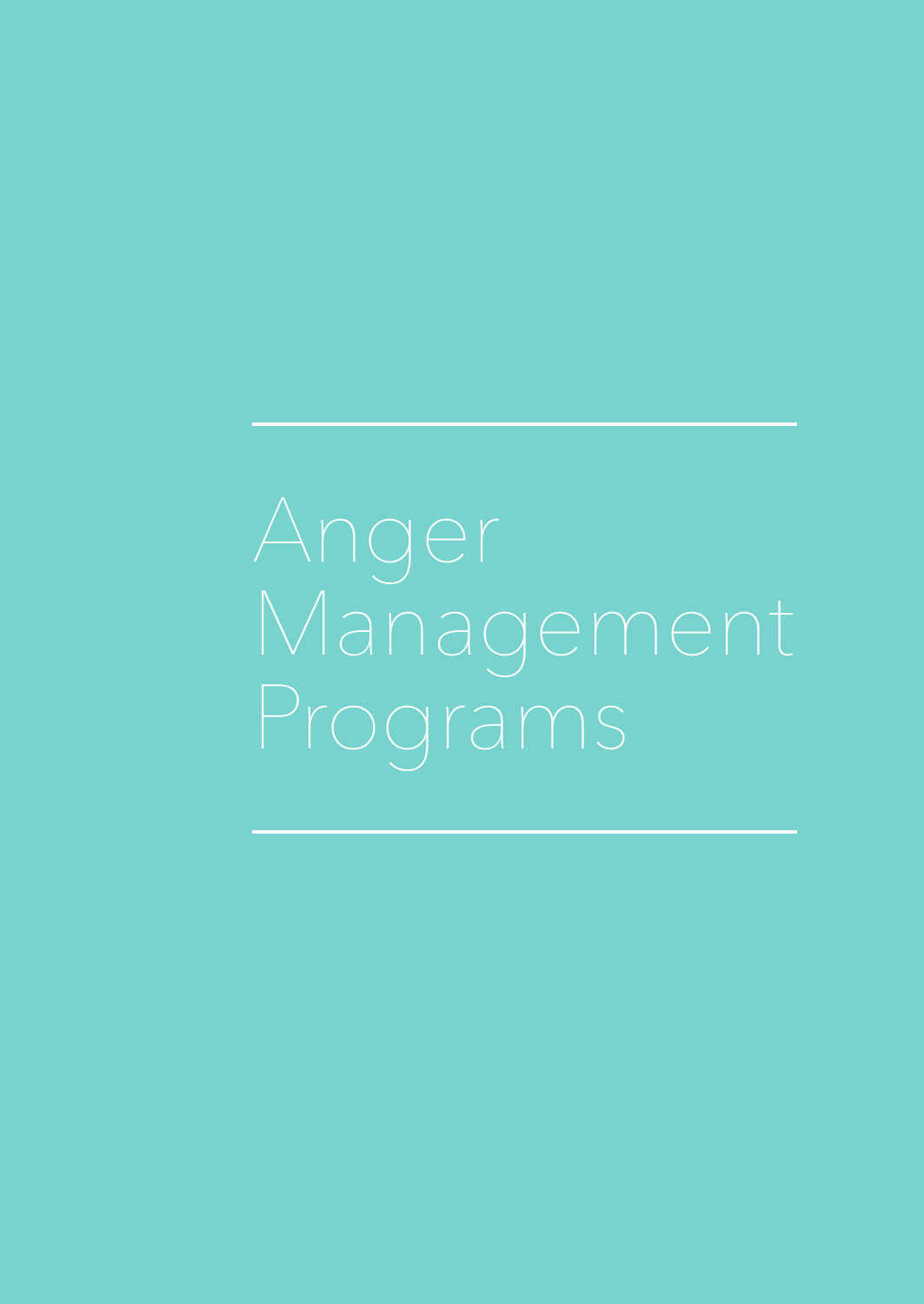#### **Anger Management Programs**

#### **Aztlan Family Clinic, Inc.**

Location: Bell, CA Phone: 323-560-9992 Hours of Operation: 11:00am–7:00pm, five days a week

Required documents for intake/screening: Must have a court order, minute order, proof of income and picture identification. Fees are based on a sliding scale. Programs are conducted in English and Spanish; women's groups are available.

#### **Hosanna Christian Fellowship**

Location: Bellflower, CA Phone: 562-867-1737 Hours of Operation: Evenings and nights

Required documents for intake/screening: Must have a court order, minute order and picture identification. There is a \$95 enrollment fee and a sliding scale of \$10–\$50 weekly (cash only). English only; women's groups are available.

#### **Compton Adult School / Community DV Program**

Location: Compton, CA Phone: 310-420-6695 Hours of Operation: 12:30pm men's class; 4:30pm women's class

Required documents for intake/screening: Must have a court order, minute order and picture identification. There is a \$150 enrollment fee which includes the first four classes, and \$25 per week. English only; women's groups are available.

#### **West Advisory Christian Counseling Center**

Location: Huntington Park, CA Phone: 323-588-5971 Hours of Operation: Monday through Saturday

Required documents for intake/screening: Must have a court order, minute order and picture identification. There is a \$40 enrollment fee and \$25 weekly. Programs are conducted in English and Spanish; a women's group in Spanish is available.

#### **Inglewood Batterers' Treatment Program**

Location: Inglewood, CA Phone: 310-674-6215 Hours of Operation: Tuesday through Thursday, and Saturday

Required documents for intake/screening: Must have a court order, minute order and picture identification. There is a \$60 enrollment fee and \$25 weekly. Programs are conducted in English and Spanish; a women's group in Spanish is available.

#### **Coalition of Mental Health Professionals, Inc.**

Location: Los Angeles, CA Phone: 323-777-3120 Hours of Operation: Monday through Saturday

Required documents for intake/screening: Must have a court order, minute order, picture identification, proof of address and proof of income. Fees are based on a sliding scale. Programs are conducted in English and Spanish; a women's group in Spanish is available.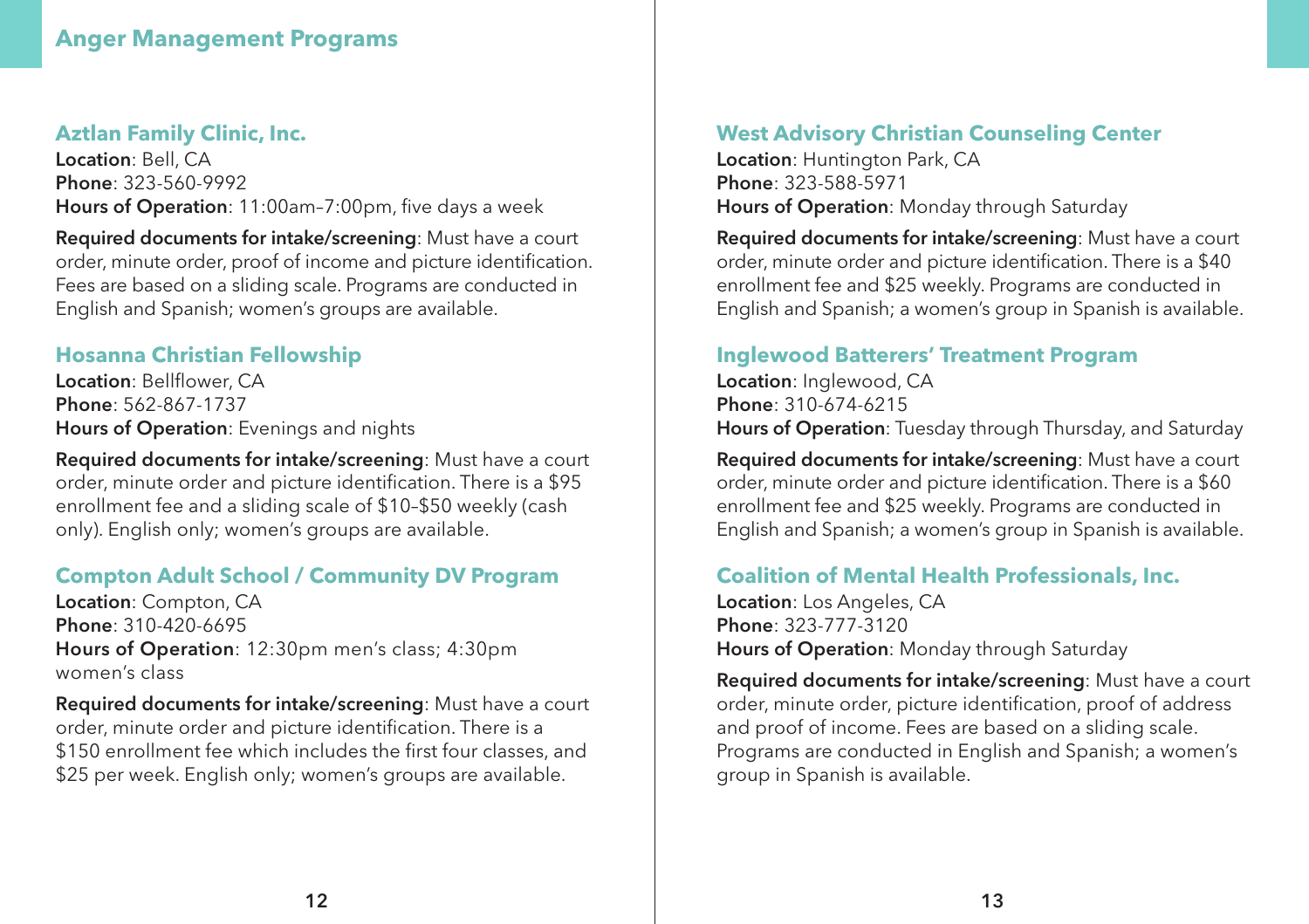#### **Anger Management Programs**

#### **Neighborhood Family Center**

Locations: Torrance, CA, and Wilmington, CA Phone: 310-715-8885 Hours of Operation: Monday through Saturday

Required documents for intake/screening: Must have a court order, minute order, restraining order (if applicable), proof of income and picture identification. There is no enrollment fee; the weekly fee is \$30. Programs are conducted in English and Spanish.

# My father gave me the greatest gift anyone could give another person, he believed in me.

# Jim Valvano

BASKETBALL PLAYER, COACH AND BROADCASTER

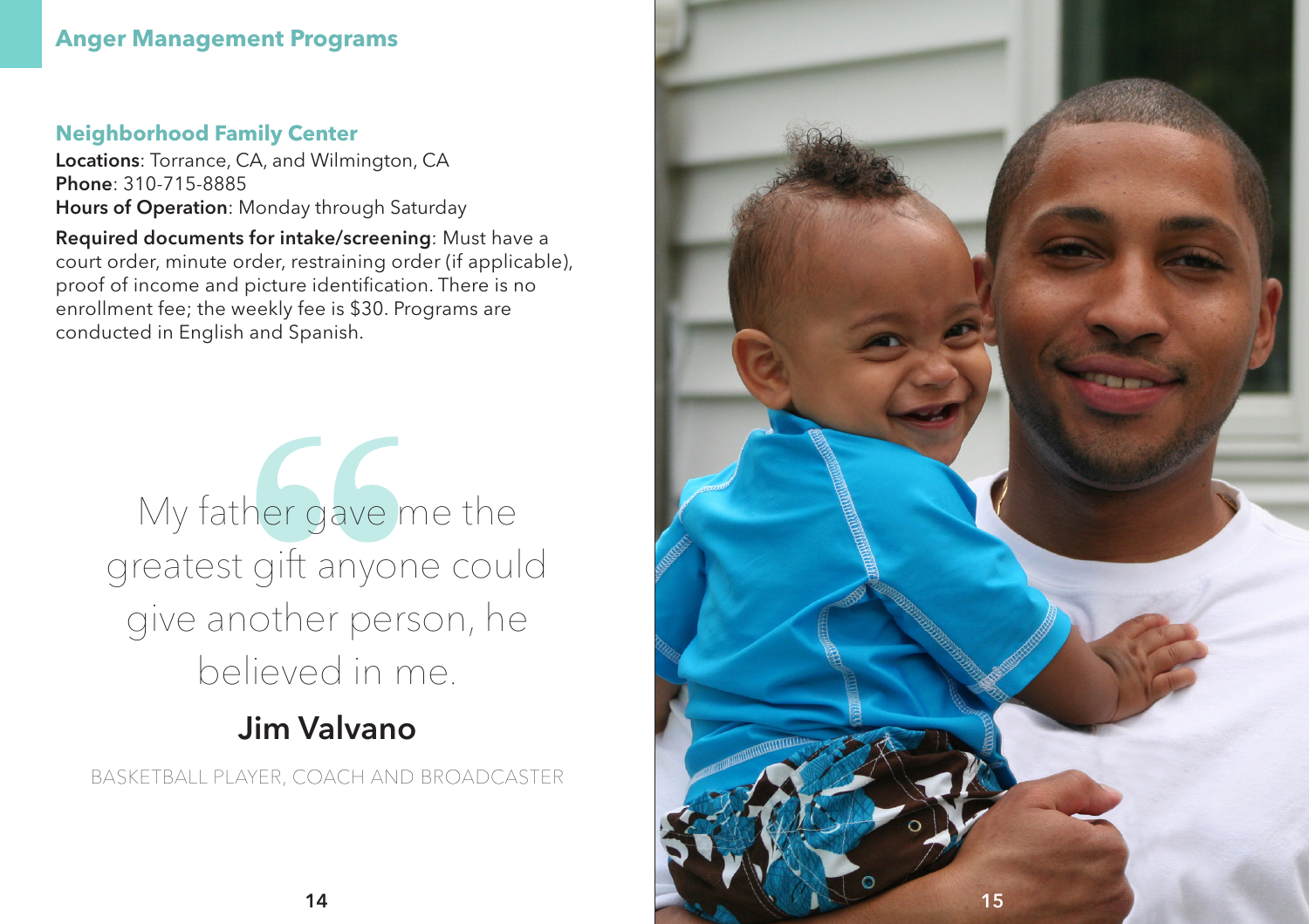Individual **Therapy** Programs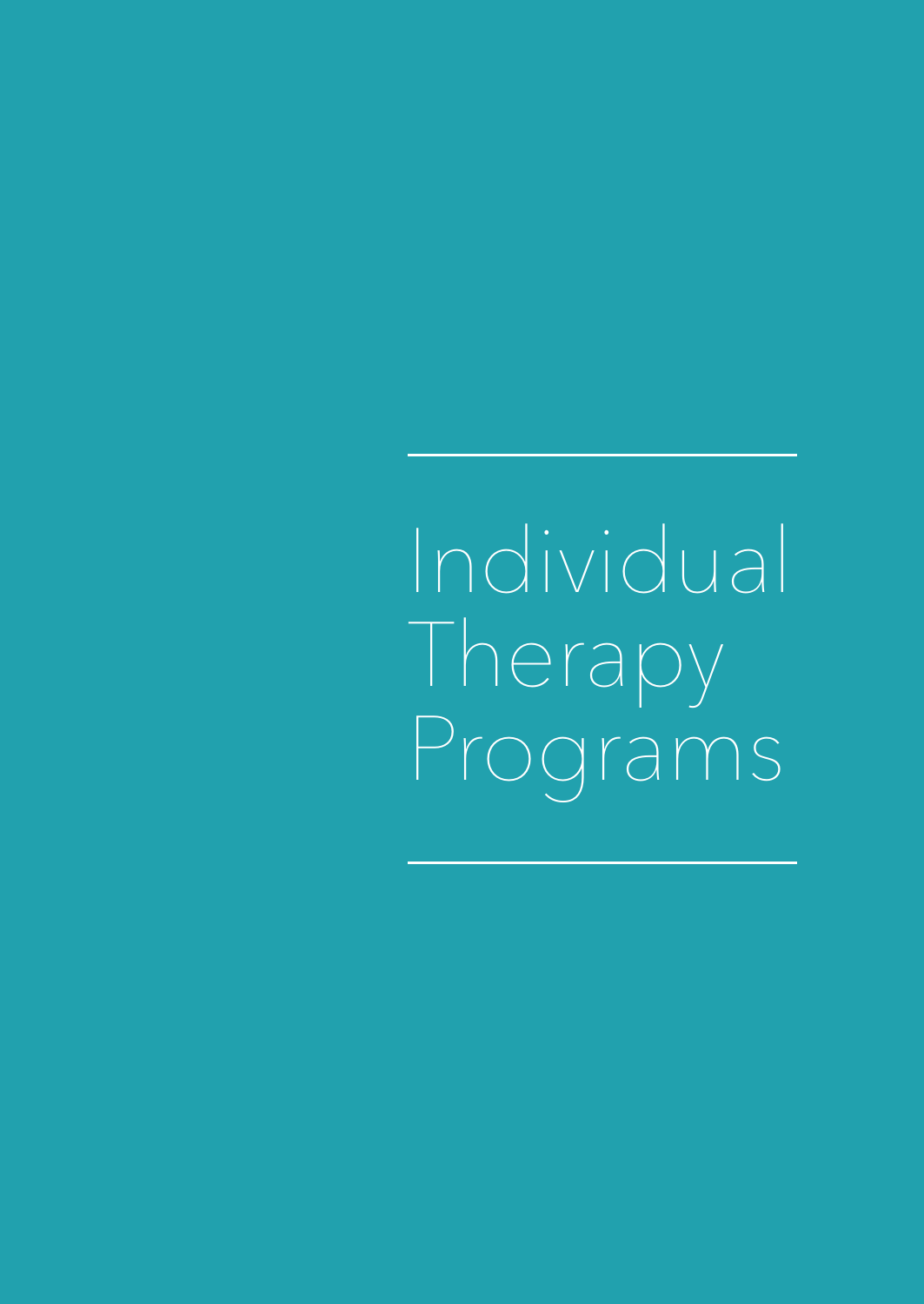#### **Individual Therapy Programs**

#### **Echo Parenting**

Location: Los Angeles, CA Phone: 213-484-6676 (English and Spanish) Hours of Operation: Flexible daytime, evening and weekend hours

Services: Professional and affordable therapy services. Fees are based on a sliding scale.

#### **Open Paths Counseling Center**

Location: Los Angeles, CA Phone: 310-258-9677 (English); 310-967-6090 (Spanish) Hours of Operation: Flexible daytime, evening and weekend hours

Services: Professional and affordable therapy services. Fees are based on a sliding scale.

#### **Southern California Counseling Center**

Location: Los Angeles Phone: 323-937-1344 Hours of Operation: Flexible daytime, evening and weekend hours

Services: Individual, couples, family, child and group counseling. There is a \$20 fee for the intake session. Ongoing counseling fees are based on a sliding scale. Walkin intake hours for individual counseling are Monday through Thursday, 6:00pm–8:00pm; Saturday, 12:00pm–2:00pm.

#### **Didi Hirsch Mental Health Services**

Location: Los Angeles, CA Phone: 323-778-9593 Hours of Operation: Monday through Friday, 8:30am–5:00pm

Services: Professional and affordable therapy services. Fees are based on a sliding scale.

#### **Saban Community Clinic**

Location: Los Angeles, CA Phone: 323-653-1990 Hours of Operation: Monday through Thursday, 7:30am–8:00pm Services: Professional and affordable therapy services. Fees are based on a sliding scale. Medi-Cal is accepted.

#### **South Central Family Health Center**

Phone: 323-908-4200 Hours of Operation: Monday through Friday, 7:00am–6:00pm Services: Professional and affordable therapy services; free to low-cost.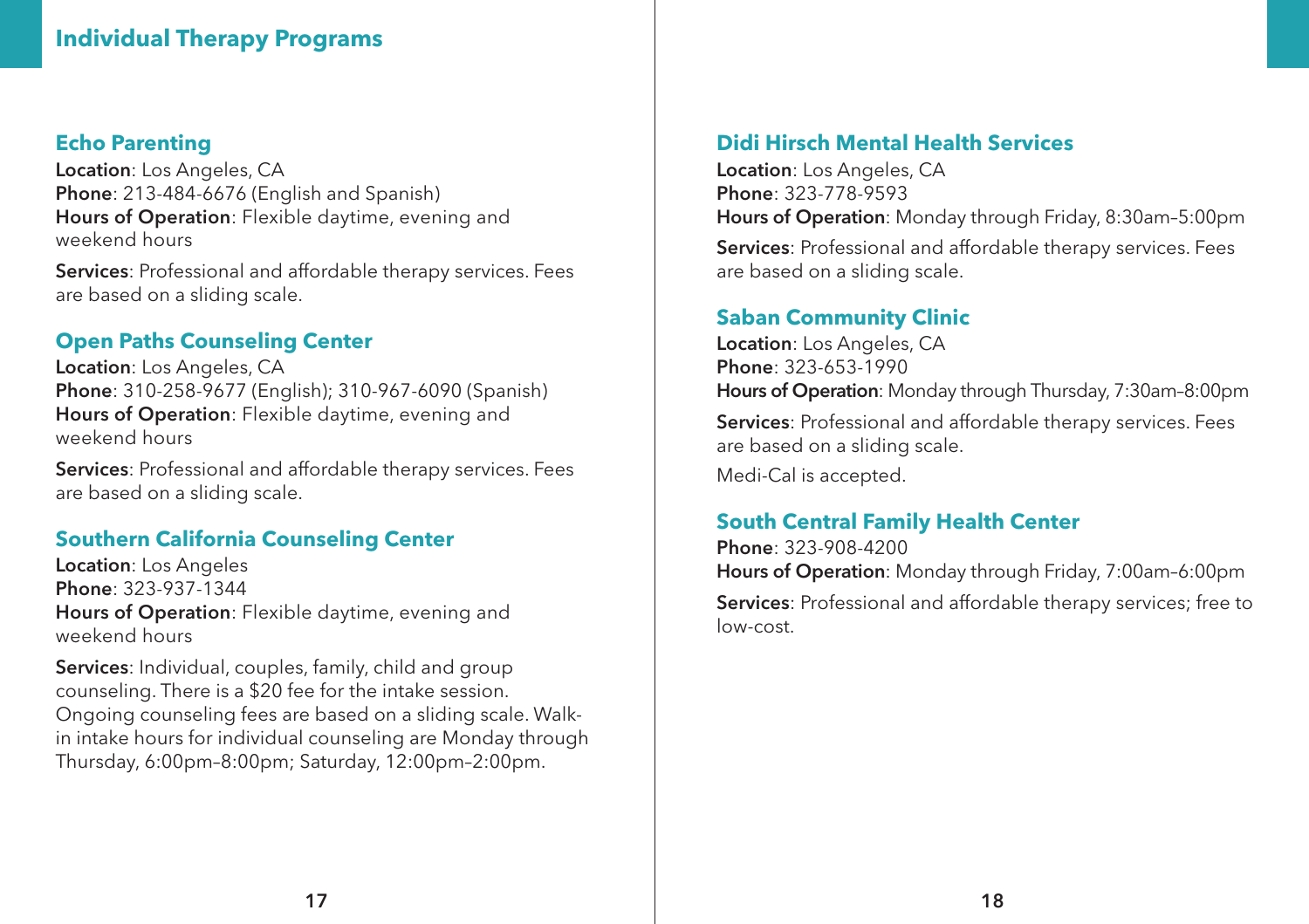#### **COUNSELING SERVICES FOR CHILDREN**

#### **Coalition of Mental Health Professionals Inc.**

Location: Downtown Los Angeles, CA Phone: 323-777-3120 Address: 9130 South Figueroa Street, Los Angles, CA 90003

Services: Anger management; individual counseling for adults and children; domestic violence counseling for adults; parenting, sex offenders, family counseling, marriage counseling, child sexual abuse; psychological assessments; housing resources for individuals with mental illness; Services are free for those with DV. For those who do not have Medi-Cal, fees are based on a sliding scale.

#### **People Who Care Youth Center**

Phone: 323-778-8905 (Service/Intake); 323-778-9060 (Fax) Address: 1500 Slauson Avenue, Los Angeles CA, 90047

Services: Child abuse services, court-ordered parenting classes, volunteer parenting classes, and youth services

#### **Southern California Counseling Center**

Phone: 323-937-1344; (323) 937-3487 (Fax) Hours of Operation: Monday through Thursday, 8:00am– 10:00pm; Friday, 8:00am–9:00pm Saturday, 9:00am–4:00pm; Sunday, 10:00am¬–2:00pm Address: 5615 West Pico Boulevard, Los Angeles, CA 90019

Services: Marriage counseling, family counseling, group counseling, couples counseling, domestic violence counseling, individual counseling, parenting. Programs are conducted in English.

#### **Community Counseling Service**

Phone: 213-481-1347 Address: 1200 Wilshire Boulevard, Los Angeles, 90017 Hours of Operation: Intake: Mondays and Tuesdays, 8:00am– 10:00am. Wait time is determined by severity of service need.

Services: Individual counseling, marital, family, group, outpatient, Central American refugees, Spanish parenting and psychiatric services. Non-Medi-Cal and Medi-Cal counseling. Fees are based on a sliding scale.

#### **ADDITIONAL COUNSELING SERVICES**

#### **Going Beyond Boundaries, Inc.**

3982 South Figueroa Avenue, Suite 206 Los Angeles, CA 90037 213-747-7708

#### **New Beginning L.A**

1910 Magnolia Avenue, Suite 404 Los Angeles, CA 90007 323-213-5627

#### **Nueva Esperanza Counseling Services**

1605 West Olympic Boulevard, Suite 9063 Los Angeles, CA 90015 323-244-1381

#### **Sunrise Community Counseling Center**

537 South Alvarado Street Los Angeles, CA 90057 213-207-2770, Ext. 210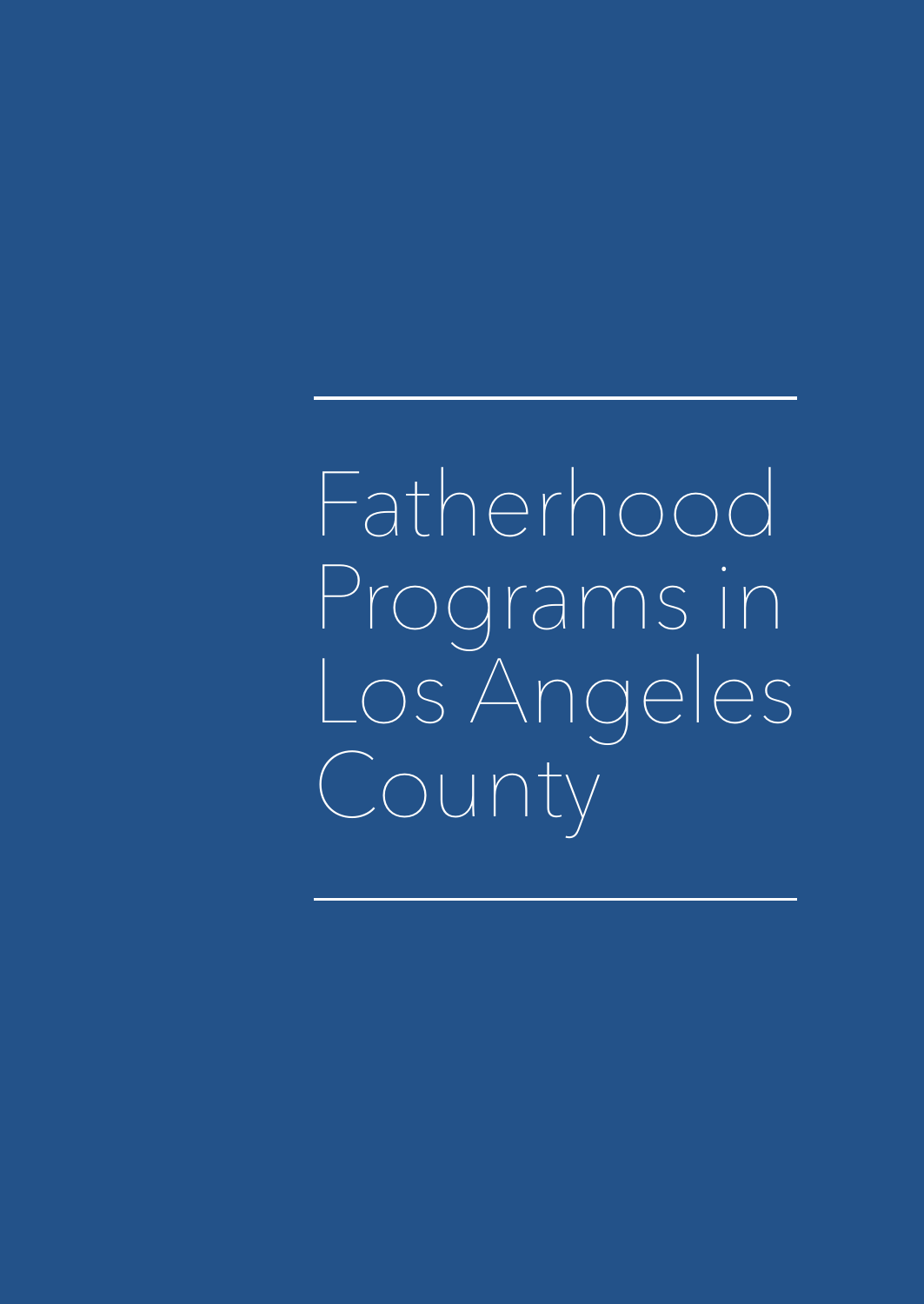#### **Project Fatherhood<sup>™</sup> (Children's Institute, Inc.)**

Address: 2121 West Temple Street, Los Angeles, CA 90026 Phone: 213-260-7600 Website: projectfatherhood.org

Services: Facilitation of Men in Relationship Groups (MIRG<sup>SM</sup>) throughout Greater Los Angeles County, including Mid-Wilshire, West Hollywood, Downtown Los Angeles, Echo Park area, South Los Angeles, Long Beach, Torrance, Los Angeles Unified School District LAUSD) elementary schools, and the Metropolitan Detention Center in Los Angeles. Participation in the program and child care are free. Year-round, open-ended groups allow participants to attend groups as necessary. Relationship/Communication workshops are offered to participants and their significant others. The program offers counseling services, employment assistance, financial literacy, legal consultation and parentchild enrichment activities. Individual care coordination is provided to the participant to help navigate systems and find community resources. Project Fatherhood<sup>SM</sup> has an office at Edelman Children's Court for onsite enrollment. Intensive five-day trainings are offered to equip professionals with the tools to establish and sustain Project Fatherhood<sup>SM</sup> groups in their agency/organization.

#### **Fathers & Families Coalition of America**

Address: 10630 Town Center Drive, Suite 103, Rancho Cucamonga, CA 91730 Phone: 424-789-4644 Website: fathersandfamiliescoalition.org

Services: Purpose-driven services center on improving children's wellness, strengthening families and improving the quality of life for individuals throughout the United States. The program particularly works with low-income individuals and disenfranchised communities.

#### **The Fathering Forum**

Address: 10630 Town Center Drive, Suite 103 Rancho Cucamonga, CA 91730 Contact: Dave Turk: dave@thefatheringforum.org Website: thefatheringforum.org

Services: Supports communities of fathers committed to helping children live happy, well-adjusted and successful lives

#### **Men's Health Network**

Website: menshealthnetwork.org/library/fathersbrochure.pdf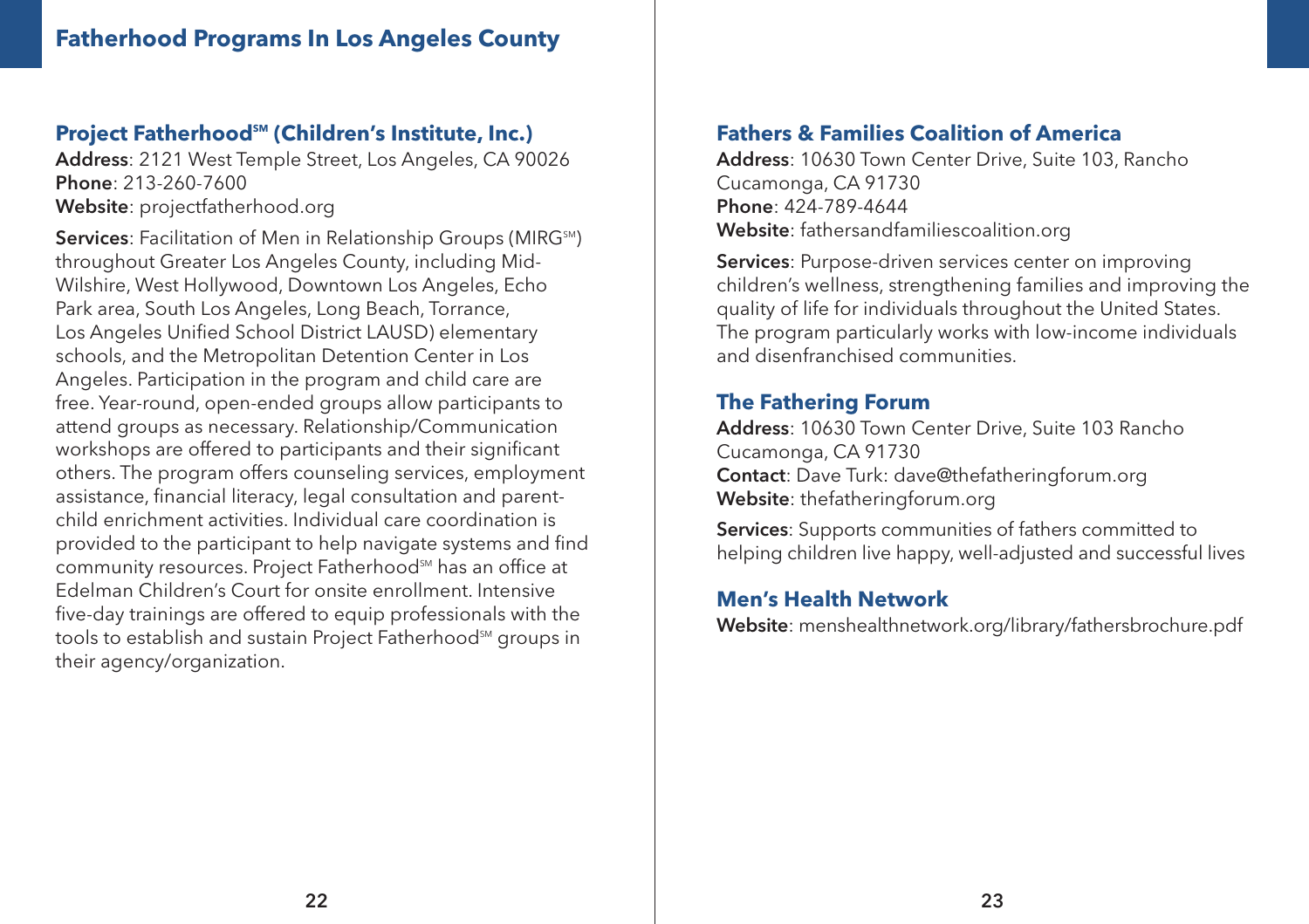#### **National Latino Fatherhood and Family Institute**

Address: 5252 East Beverly Boulevard, Los Angeles, CA 90022 Contact: Jerry Tello, Executive Director: 323-728-7770 Website: nationalcompadresnetwork.org

Services: The National Compadres Network (NCN) is a national voice for racial equity, racial healing, training, technical assistance, system change and culture-infused efforts to create change that is transformational. It brings together culturally rooted, nationally recognized leaders in the fields of health, trauma, healing, education, fatherhood, rites of passage, family violence, teen pregnancy prevention, cultural competence, juvenile justice, social services, advocacy, racial equity and evidence-based research and evaluation

#### **National Responsible Fatherhood Clearinghouse**

Address: 2394 Mount Vernon Road, Suite 210, Dunwoody, GA 30338 Phone: 877-432-3411 Website: fatherhood.gov

Services: This organization produces a series of resources dedicated to furthering the work of fatherhood professionals, the research and information available to the fatherhood field, as well as providing resources to help fathers take time to be better dads. This section of the NRFC website highlights these resources.

#### **First 5 California**

Address: 2389 Gateway Oaks Drive, Suite 260, Sacramento, CA 95833 Phone: 916-263-1050 Website: first5california.com

Services: First 5 California convenes, partners in, supports and helps lead the movement to create and implement a comprehensive, integrated and coordinated system for California's children, prenatal through age 5, and their families. Promotes, supports and optimizes early childhood development.

#### **L.A. Fathers Program (Children's Hospital Los Angeles)**

Address: 5000 Sunset Boulevard, 7th Floor, Los Angeles, CA 90027 Phone: 323-361-5892 Website: chla.org

Services: Ten-week parenting education groups for young fathers and ongoing support groups for graduates of the parenting education series. Eight-week Healthy Marriage/ Relationship groups address partner communication, conflict resolution and active family decision-making, job training and placement. Case management services to link youth with project and other supportive services. Weekly food bank. Public transportation allowance (tokens). Approximately 250 young fathers are served annually through this project.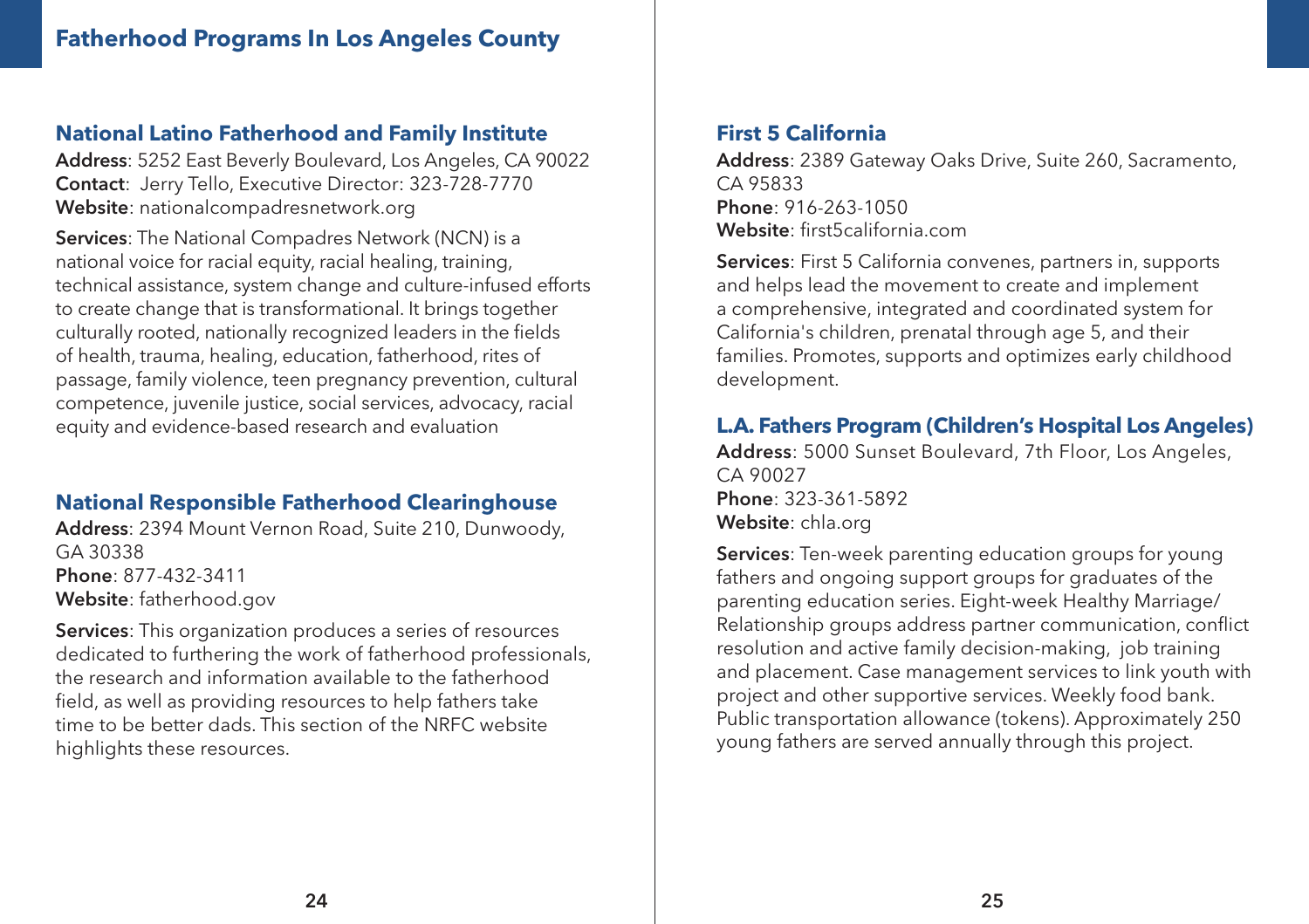#### **Young Dads Program, Friends of the Family**

Address: 16861 Parthenia Street, North Hills, CA 91343 Phone: 818-988-4430 Website: fofca.org

Services: Programs are designed to synergistically reach all members of the community in a wraparound fashion. Parent Support & Education programs work with parents to develop their skills and capability to be safe, nurturing parents as well as advocates and champions for their children.

#### **Puku'u Cultural Community Services, Fatherhood Journey**

Address: 1019 Second Street, Suite 2, San Fernando, CA 91340 Phone: 818-336-6105 Website: pukuu.org

Services: The organization invests in sustainable programs that bridge and improve opportunities for American Indians with culturally based community services, now and for future generations. In what began as an aspiration of Rudy Ortega, Sr., members of the Fernandeño Tataviam Band of Mission Indians, a northern Los Angeles County American tribe, formed a nonprofit organization in 1971 to better the lives of their people. The word pukúu derives from the Fernandeño Tataviam language meaning "one."

#### **Youth Speak Collective**

Address: 444 South Brand Boulevard, Suite 201, San Fernando, CA 91340 Phone: 818-890-2928 Website: youthspeakcollective.org

Services: The organization provides students throughout the Northeast San Fernando Valley with creative, high-quality programs that channel their intellect and talent, build their academic skills and strengthen their investment in their own communities. This work is made possible by a strong network of volunteers, contributors and community leaders who all take an active role in advancing the organization's work.

#### **Bienvenidos**

Address: 501 South Atlantic Boulevard, Los Angeles, CA 90022 Phone: 213-785-5906 Website: bienvenidos.org

Services: Bienvenidos fulfills its mission by delivering a comprehensive array of services that empower children and their families, are culturally responsive, and are effective models of prevention and intervention. Bienvenidos strives to meet our families where they are, and give them the support and resources they need to become strong and resilient.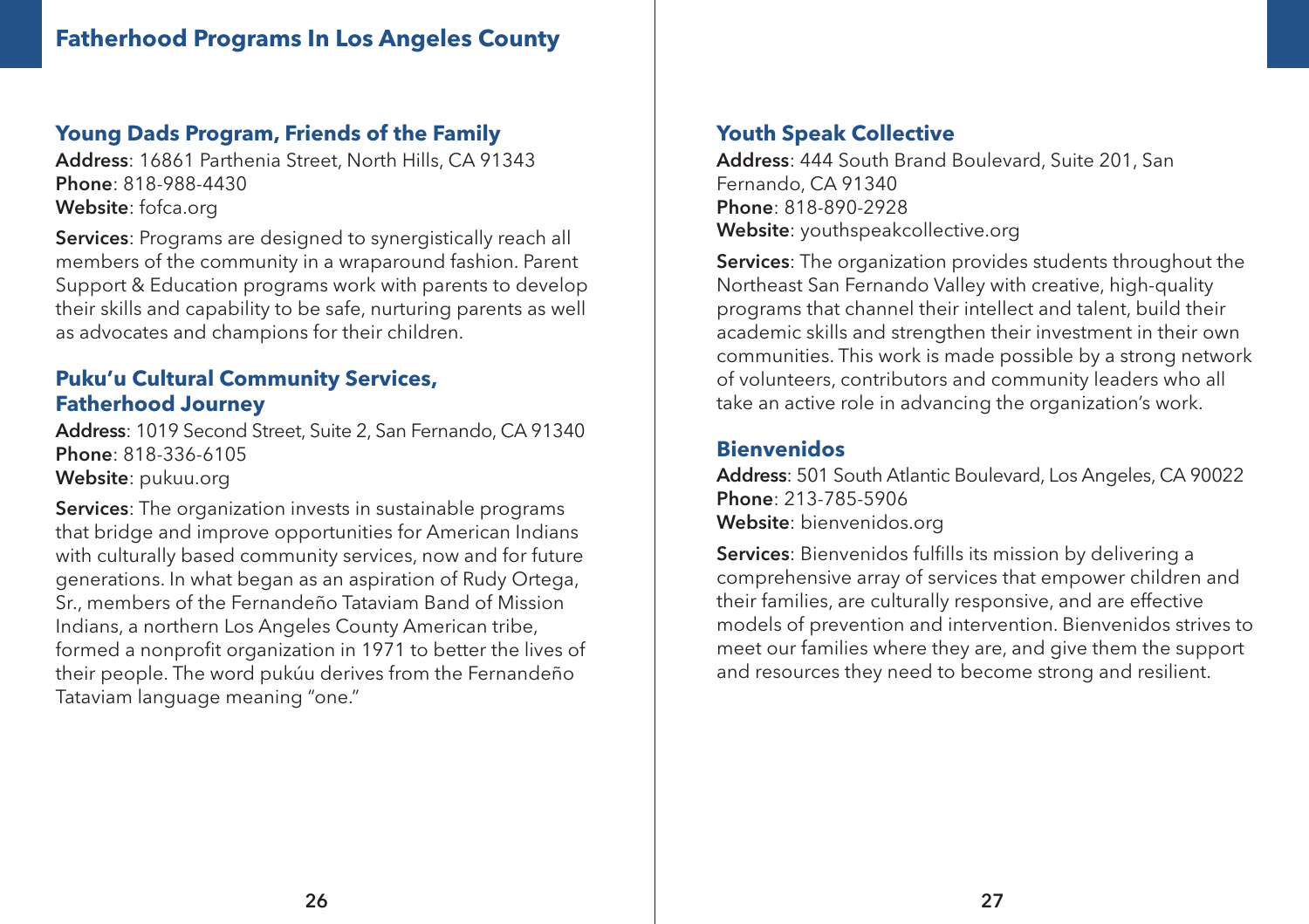#### **The Help Group, Positive Parenting for Padres (Spanish)**

Address: 15339 Saticoy Street, Van Nuys, CA 91406 Phone: 818-267-2738 Website: thehelpgroup.org

Services: The Help Group's ten specialized day schools offer pre-K through high school programs for more than 1,600 students. Its broad range of mental health and therapy services, child abuse and residential programs extends its reach to more than 6,000 children and their families each year. With more than 900 staff members, The Help Group's state-of-the-art schools and programs are located on six campuses in the Los Angeles area.

#### **My Child Says Daddy**

Address: 3856 Martin Luther King Boulevard, Suite 204, Los Angeles, CA 90008 Phone: 310-642-8816

#### **Project Corazon's Fatherhood Parenting Program**

Address: 5257 East Beverly Boulevard, East Los Angeles, CA 90022 Phone: 323-268-5442 Website: bienvenidos.org/event/fatherhood-parentingprogram-spanish

Services: Project Corazón's Fatherhood Parenting Program is a support group dedicated to enhancing parenting skills and helping members become good, nurturing fathers. This class is in Spanish. Please note that clients enrolling before or after the start date must sign up with Hugo Garcia. Child care is provided during group meetings.

#### **Pop Luck Club**

Address: P.O. Box 46760, Los Angeles, CA 90046 Phone: 323-942-9323 Website: popluckclub.org

Services: The program helps to advance the well-being of gay fathers and their children through mutual support, community collaboration and public understanding. The Pop Luck Club is a community of gay dads building families through fostering, adoption, co-parenting and surrogacy. Through peer support and community involvement, children and the greater community are provided positive images of gay parenting.

#### **ADDITIONAL RESOURCES FOR FATHERS**

*Promising Teen Fatherhood Programs: Initial Evidence Lessons from Evidence-Based Research*

Website: lacdcfs.org/katieA/docs/PTFP.pdf

#### *Toolkit to Promote Male Involvement in Early Care and Education Programs*

Website: ceo.lacounty.gov/ccp/toolkit.html

#### *Elements of Promising Practice in Teen Fatherhood Programs: Evidence-Based and Evidence-Informed Research Findings on What Works*

U.S. Department of Health and Human Services Website: lacdcfs.org/katieA/docs/EPP.pdf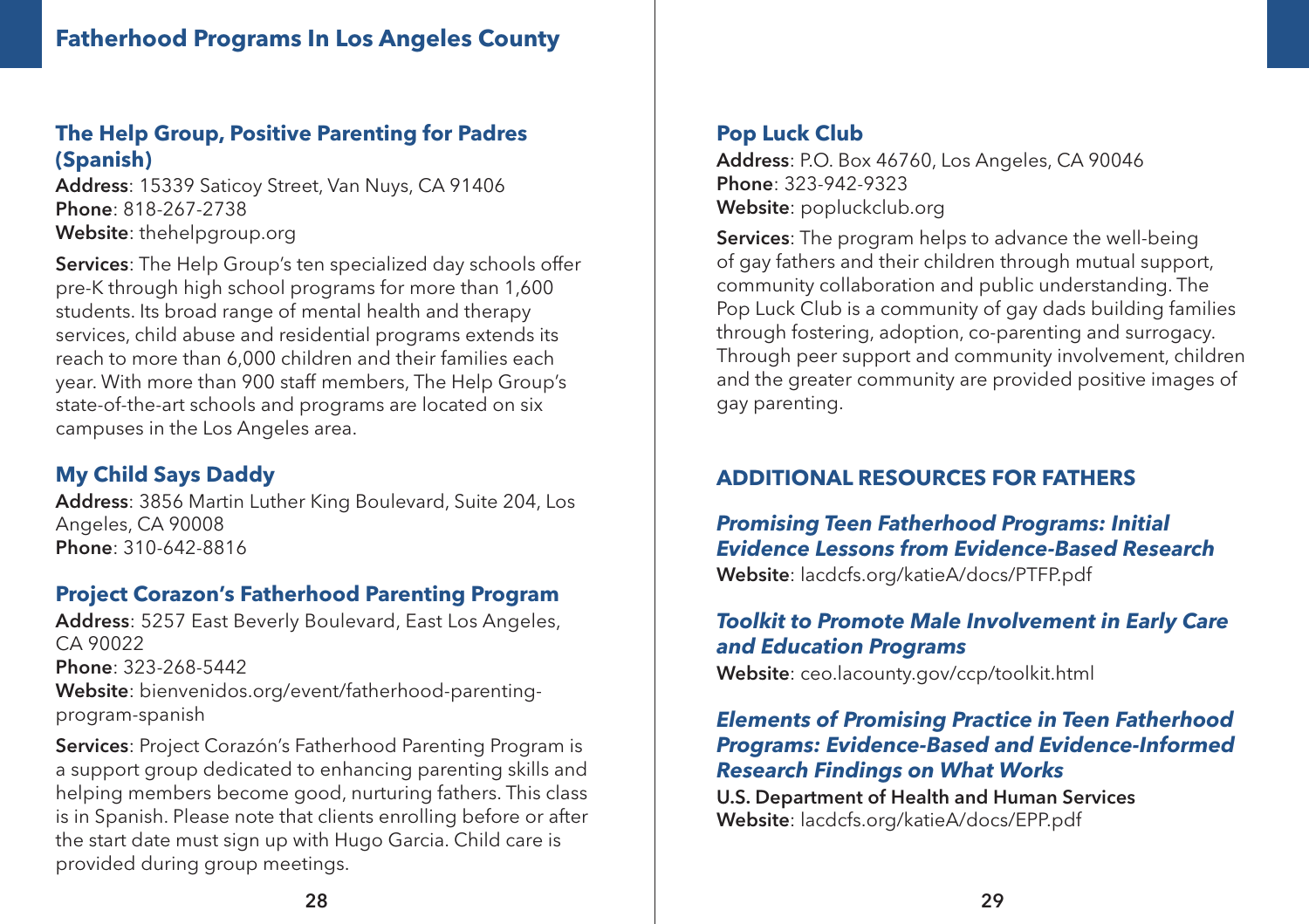Drug and Alcohol **Treatment** Programs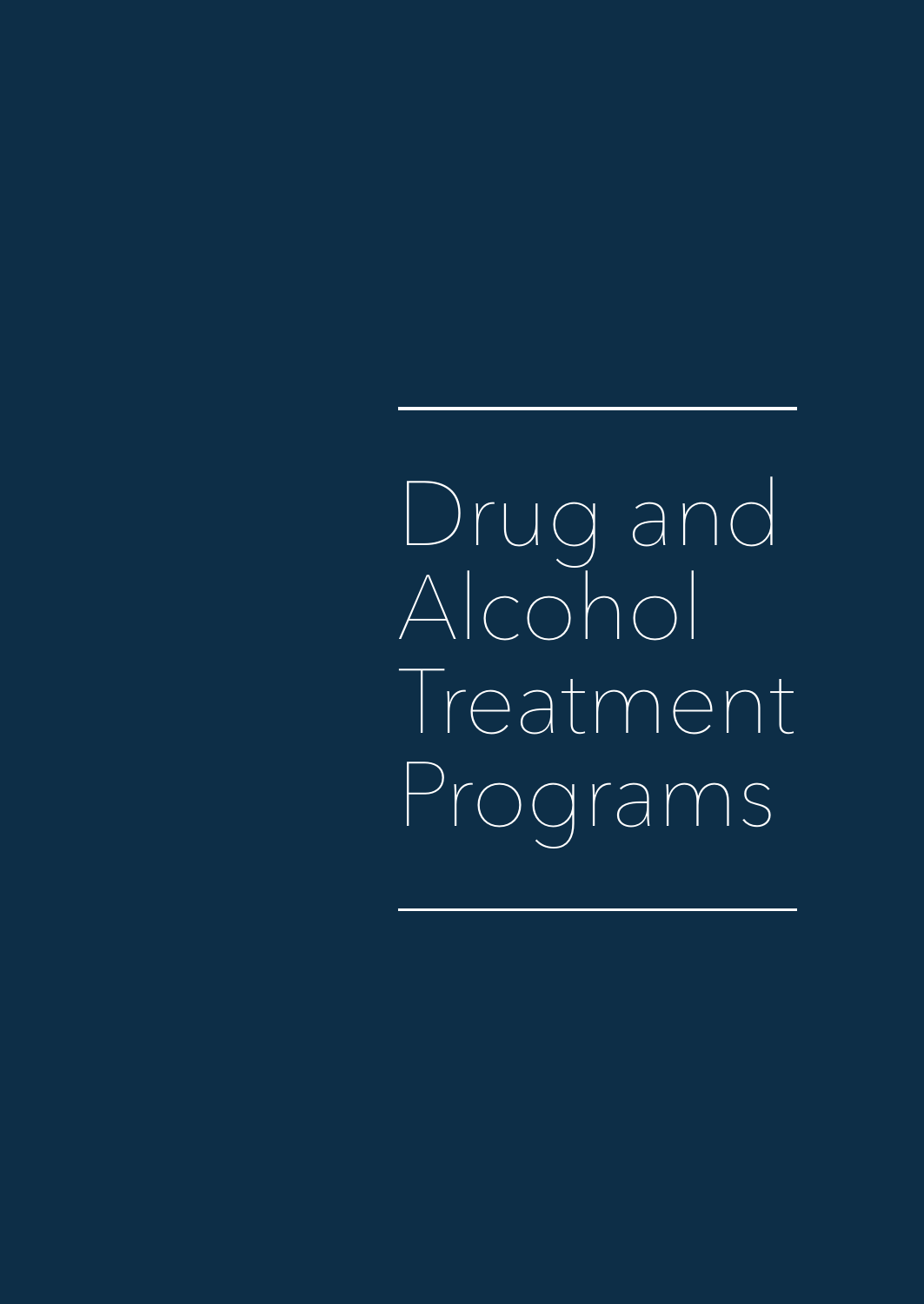#### **Clinica Monseñor Oscar A. Romero**

Phone: 323-987-1034 Hours of Operation: 8:00am–5:00pm, six days a week

Required documents for intake/screening: Must have an existing substance abuse problem. There is no charge for those with Medi-Cal. For those without Medi-Cal, there is a \$65 enrollment fee, and \$34 weekly (includes random testing and testing supplies). Programs are conducted in English and Spanish.

#### **Asian American Drug Abuse Program (AADAP)**

Phone: 323-293-6291 Hours of Operation: 24 hours, seven days a week

Required documents for intake/screening: Call directly. There is a short assessment over the phone. The orientation is in person. Identification is not required but is preferred. Probation status is also preferred.

#### **American Recovery Center**

Phone: 909-865-2336 Hours of Operation: 24 hours, seven days a week (Note: Admissions are 8:00am-5:00pm.)

Required documents for intake/screening: None.

#### **Bimini**

Phone: 213-388-5423 Hours of Operation: 9:00am–4:00pm Required documents for intake/screening: NEED INFORMATION HERE

#### **Castle Program**

Phone: 323-732-9125 Hours of Operation: 8:30am–6:00pm Required documents for intake/screening: I.D. card and referral

#### **Chabad House**

Phone: 323-965-1365 Hours of Operation: 24 hours, seven days a week

Required documents for intake/screening: I.D. card, Social Security card and proof of financial income

#### **Clare Foundation**

Phone: 310-314-6200 Hours of Operation: 7:30am–4:00pm. Intakes: 7:30am– 9:30am on a first-come, first-served basis.

Required documents for intake/screening: I.D. card, Social Security card and a 30-day supply of medication, if applicable

### **Cri-Help**

Phone: 818-985-8323 Hours of Operation: Monday through Sunday, 9:00am– 5:00pm

Required documents for intake/screening: I.D. card, Social Security card and insurance information. Call ahead of time for an intake.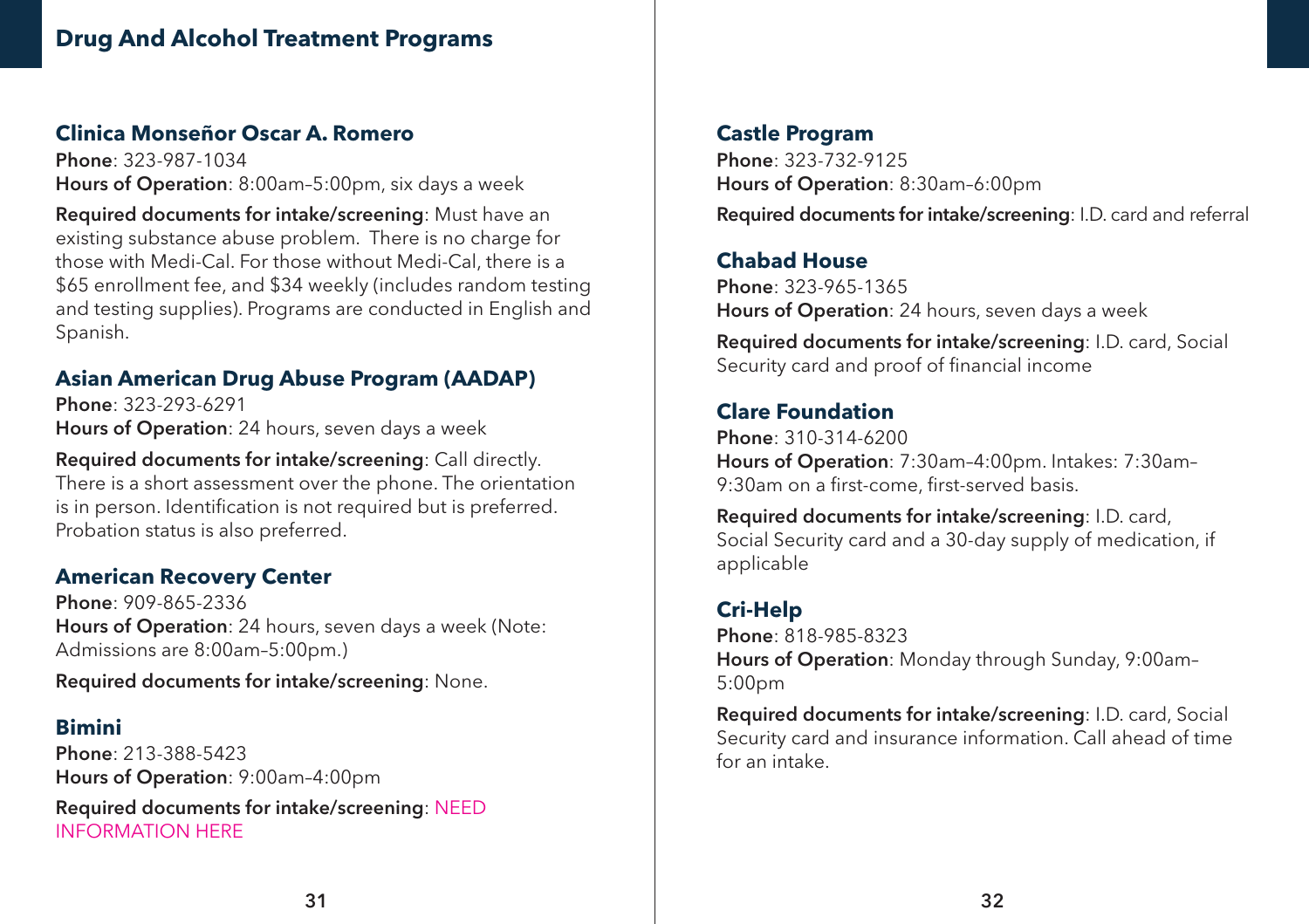#### **Drug And Alcohol Treatment Programs**

#### **House of Uhuru** Phone: 323-568-5400 Hours of Operation: Monday through Friday, 8:00am–5:00pm Required documents for intake/screening: I.D. card and reason for treatment

#### **Impact House**

Phone: 323-681-2575 or 626-564-4240 Hours of Operation: Monday through Friday, 8:00am– 4:30pm; Saturday, 8:00am–12:00pm

Required documents for intake/screening: No walk-ins. The intake/screening is done primarily over the phone.

#### **Mary Lind Foundation**

Phone: 323-664-8940 Hours of Operation: 24 hours, seven days a week. Intakes: 7:00am–3:00pm.

Required documents for intake/screening: I.D. card and Social Security card

#### **New Direction**

Phone: 310-914-4045 Hours of Operation: Monday through Friday, 8:30am– 5:00pm. Intakes: 24 hours, seven days a week

Required documents for intake/screening: Must be a veteran and homeless. Must have a referral and be medically cleared.

#### **Pacifica House**

Phone: 323-754-2816 Hours of Operation: Monday through Friday, 8:00am–5:00pm

Required documents for intake/screening: I.D. card and Social Security card. Orientation is Thursdays at 1:00pm. Note: This agency has a waiting list.

#### **Royal Palms Recovery Home**

Phone: 213-483-9201 Hours of Operation: Intakes: Monday through Friday, 6:30am–2:30pm

Required documents for intake/screening: Call for a phone assessment.

#### **Substance Abuse Foundation**

Phone: 562-439-7755 Hours of Operation: Monday through Friday, 8:00am– 4:00pm

Required documents for intake/screening: I.D. card and Social Security card

#### **Salvation Army ARC (Santa Monica)**

Phone: 310-450-7235 Hours of Operation: 9:00am–8:00pm, Monday through Friday Required documents for intake/screening: I.D. card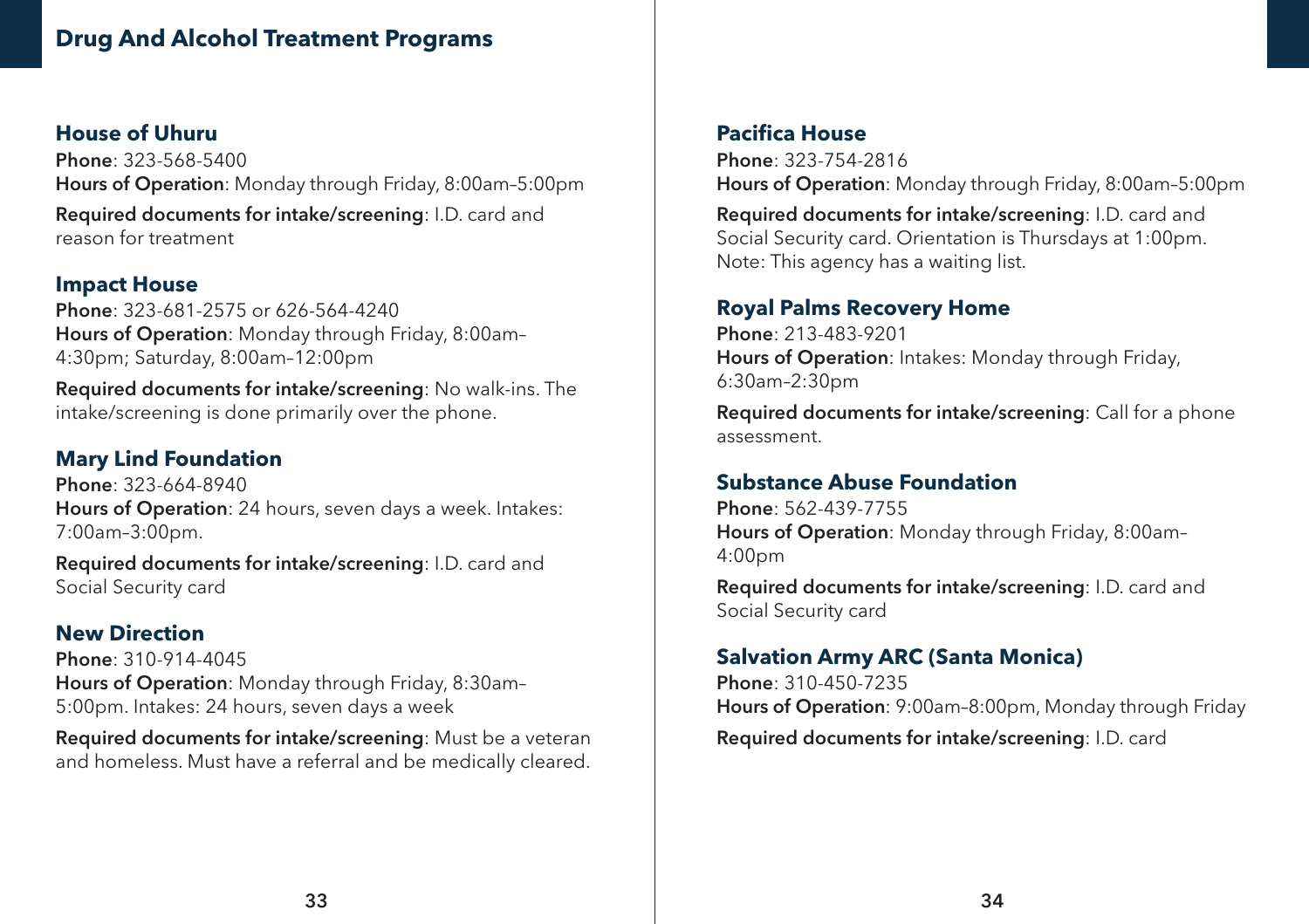#### **Drug And Alcohol Treatment Programs**

#### **Behavioral Health Services**

Phone: 323-262-1786 Hours of Operation: Monday through Friday, 8:30am–4:00pm Required documents for intake/screening: I.D. card

#### **Sunrise Community Counseling Center**

Phone: 213-207-2770 Hours of Operation: Monday through Friday, 8:00am–5:00pm Required documents for intake/screening: I.D. card. If an open DCFS case, the agency requires the contact information for the social worker. If court-ordered, the most recent minute order.

> My dad always said, **Sober Living Network:** 800-799-2084 'Champ, the measure of a man is not how often he is knocked down, but how quickly he gets up.'

# Joe Biden

U.S. VICE PRESIDENT, 2009-2017

#### **ADDITIONAL ADDICTION/ SUBSTANCE ABUSE RESOURCES**

**Alcoholics Anonymous:** 323-936-4343

**Cocaine Anonymous:** 310-216-4444

**Gamblers Anonymous**: 626-960-3500

**Marijuana Anonymous:** 800-766-6779

**Narcotics Anonymous:** 626-359-0084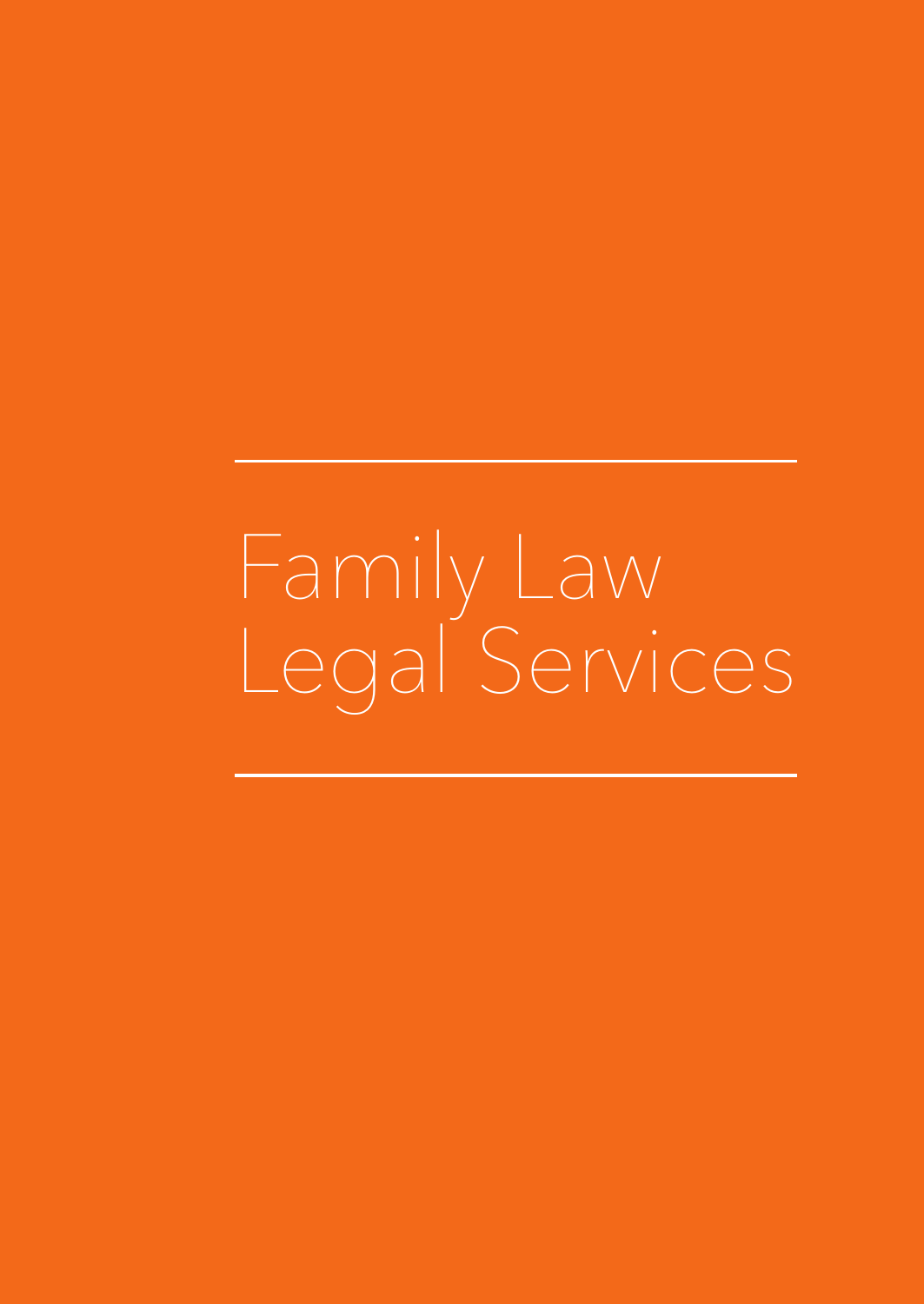#### **Family Law Legal Services**

#### **Levitt & Quinn Family Law Center, Inc.**

Address: 1557 Beverly Boulevard, Los Angeles, CA 90026 Phone: 213-482-1800 Website: levittquinn.org

Services: The agency provides legal services for low-income people of all ages, including veterans, in Los Angeles County. Services include adoption/legal services, certificates/forms assistance, child custody/visitation assistance, child support assistance, divorce assistance, paternity suits, reverse paternity actions and temporary restraining orders. There are no geographic restrictions; however, representation may not be available at all court locations. In most cases, people represent themselves (in pro per) before the court, but the Center assists and counsels clients in the preparation and filing of all court papers. The Center offers attorney representation for clients for an additional cost. A special program is available to help veterans with family law issues. Children are not permitted in the office.

Application Procedure: Walk in to get information and apply for services, or call for taped information. All services are delivered on the premises. Intake is on a first-come, firstserved basis, and it is recommended that individuals with new cases arrive early. Call the designated phone line to apply for veterans services; an initial phone screening is required.

Fees/Payment Source: The consultation fee is \$40. Additional fees are charged for paperwork based on gross income. A sliding scale takes into account the number of children and adults supported by the client. Payments can be made via cash, money orders, debit cards and credit cards only. Checks are not accepted.

#### **Attorney Search Network**

Phone: 800-215-1190 Website: AttorneySearchNetwork.com

Services: This is a legal association that provides legal services for people of all ages in Los Angeles and surrounding counties. Services include lawyer referral services and legal associations. There are no geographic restrictions. Referrals are to member attorneys in areas of law including bankruptcy, consumer, criminal, employment, family, labor, landlord-tenant, personal injury, wills and estate planning, and workers compensation. Referral panel membership is open to members of the California Bar who qualify under the company's rules of operation. All members must be currently certified to practice law in the state of California.

Application Procedure: Call or apply online. Walk-ins are not accepted.

Fees/Payment Source: There are no fees for referrals. Individual attorneys charge fixed fees for their services. Membership fees apply for participating attorneys.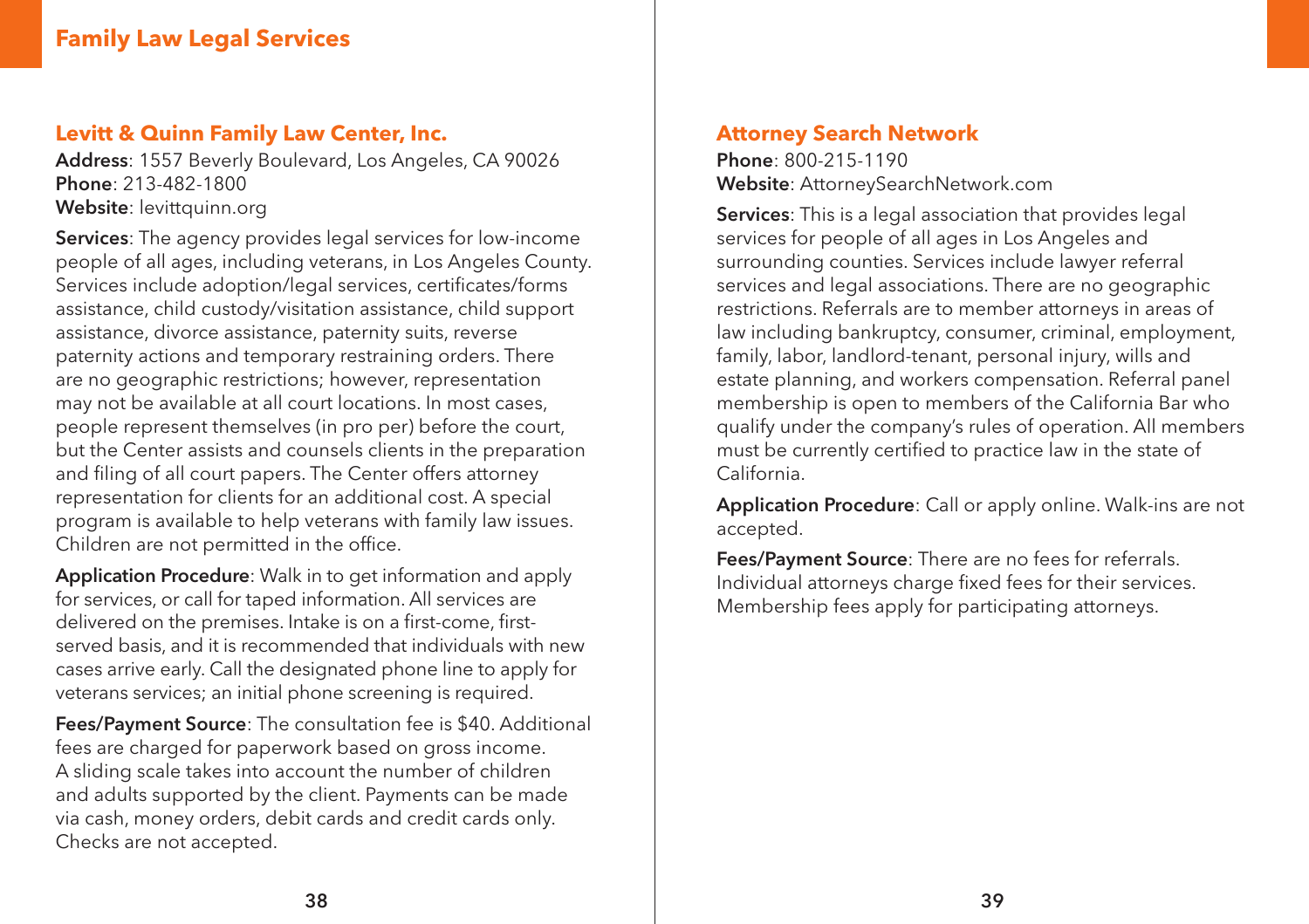#### **Family Law Legal Services**

#### **PRIVATE ATTORNEYS**

#### **Kyle R. Puro, Attorney at Law**

17500 Red Hill Avenue, Suite 230 Irvine, CA 92614 Phone: 714-963-5486, 949-631-1222, or 310-462-6726

#### **Landon C. Villavaso, Esq.**

27201 Puerta Real, Suite 300 Mission Viejo, CA 92691 Phone: 949-257-5188

#### **David T. Pisarra, Esq.**

Phone: 310-664-9969 Email: david@mensfamilylaw.com Website: mensfamilylaw.com

My father used to say that it's never too late to do anything you wanted to do. And he said, 'You never know what you can accomplish until you try.'

## Michael Jordan

BASKETBALL LEGEND AND BUSINESSMAN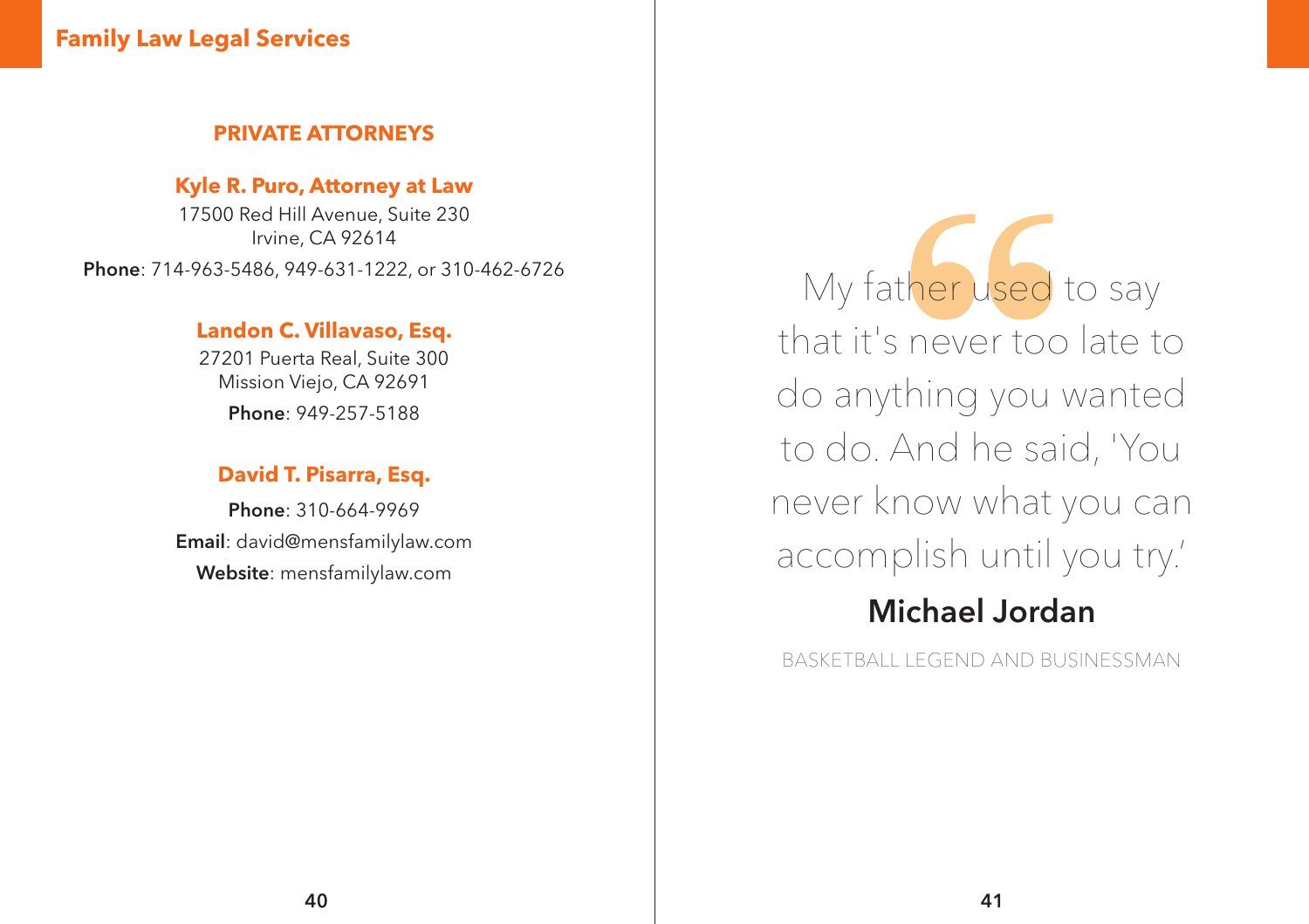Training and Business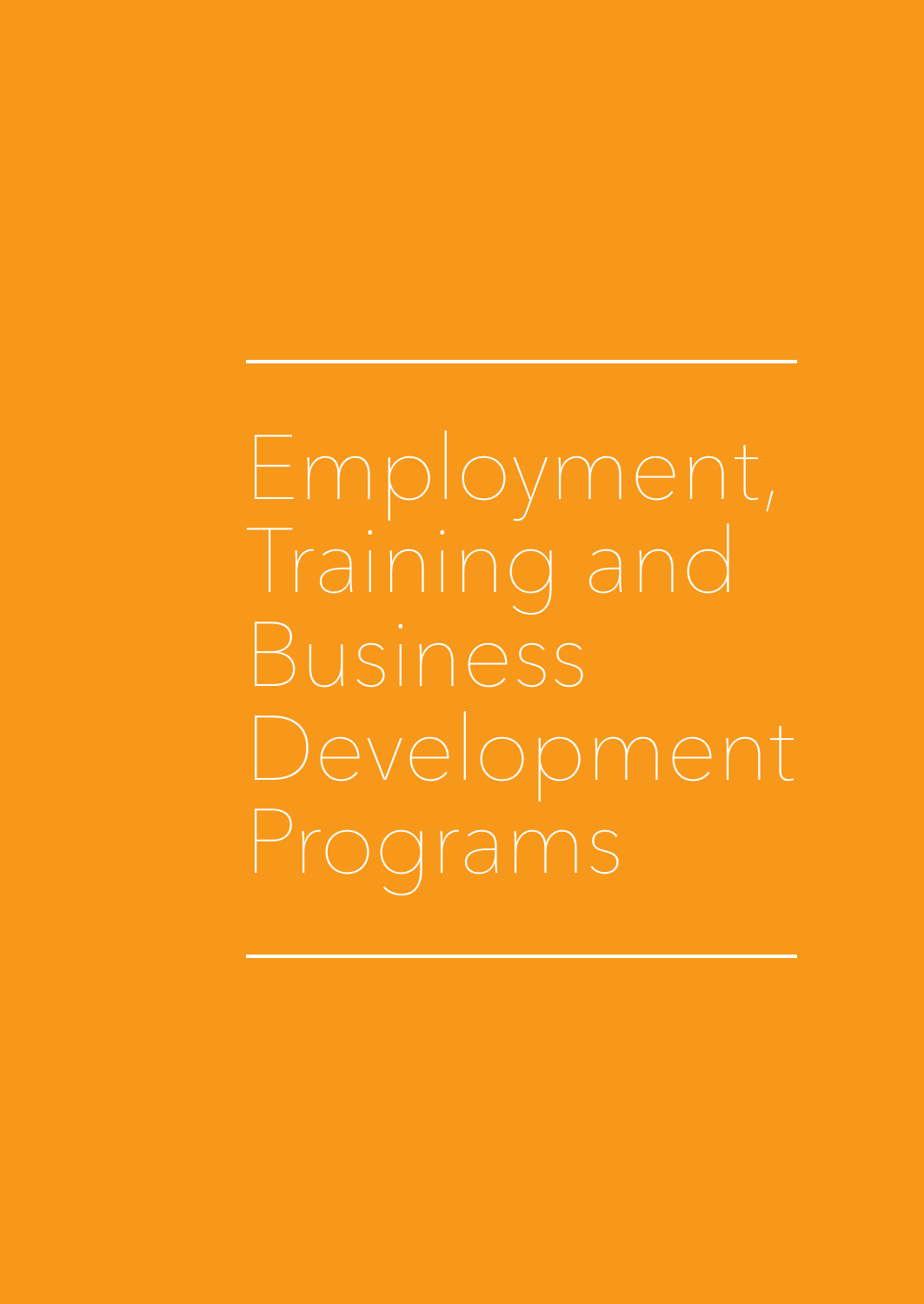#### **Employment, Training and Business Development Programs**

#### **Chrysalis Downtown Los Angeles**

522 South Main Street Los Angeles, CA 90013 213-806-6300

#### **Chrysalis San Fernando Valley**

13545 Van Nuys Boulevard, Suite 1 Pacoima, CA 91331 818-794-4200

#### **Chrysalis Santa Monica**

1853 Lincoln Boulevard Santa Monica, CA 90404 310-401-9400

#### **Community Centers**

7518-7526 South Vermont Avenue Los Angeles, CA 90044 323-752-2115

#### **Southeast L.A. Crenshaw WorkSource Center**

3965 South Vermont Avenue Los Angeles, CA 90037 323-752-2115

#### **Black Business Association of Los Angeles**

3756 Santa Rosalia Drive, Suite 422 Los Angeles, CA 90008 323-291-9334

#### **Asian Rehabilitation Service**

1813 East Washington Boulevard Los Angeles, CA 90021 213-743-9242

#### **Brotherhood Crusade**

200 East Slauson Avenue Los Angeles, CA 90011 323-846-1649

#### **Crenshaw Chamber of Commerce**

3701 Stocker Street, Suite 306 Los Angeles, CA 90008 323-293-2900

#### **Maxine Waters Employment Preparation**

10925 South Central Avenue Los Angeles, CA 90059 323-357-7700

#### **Los Angeles Conservation Corps**

2824 South Main Street Los Angeles, CA 90007 213-749-3601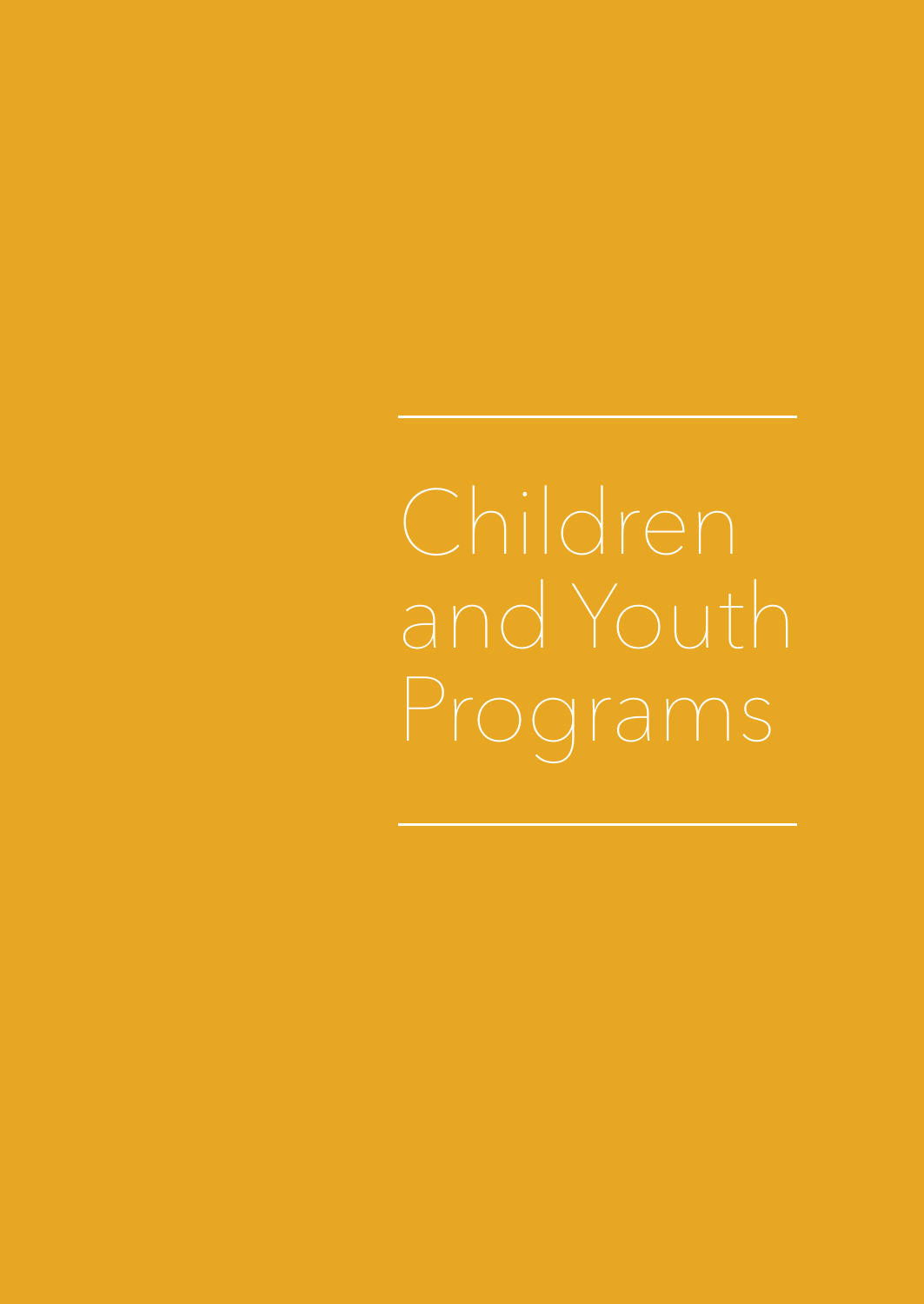#### **Children and Youth Programs**

#### **Challengers Boys and Girls Clubs**

5029 South Vermont Avenue Los Angeles, CA 90037 323-971-6161

#### **Crystal Stairs, Inc.**

5110 West Goldleaf Circle, Suite 150 Los Angeles, CA 90056 323-299-8998

#### **Each One Teach One**

309 East Hillcrest Boulevard, Suite 364 Inglewood, CA 90301 323-418-1459

#### **Drew Child Development Corporation**

1770 East 118th Street Los Angeles, CA 90059 323-249-2950

#### **Youth Worksource Center**

3845 Selig Place Los Angeles, CA 90031 323-275-9309

#### **Los Angeles Child Guidance Center**

3787 South Vermont Avenue Los Angeles, CA 90007 323-760-2345

#### **Los Angeles Child Guidance Clinic**

4401 Crenshaw Boulevard, Suite 300 Los Angeles, CA 90043 323-290-8360

#### **Koinonia Family Services**

550 East Carson Plaza Drive, Suite 200 Carson, CA 90746 310-217-0930

#### **Parent's Place Family Resource and Empowerment Center**

1500 South Hyacinth Avenue, Suite B West Covina, CA 91791 626-919-1091

#### **Los Angeles County Office of Education**

Division of Student Support Services 12830 Columbia Way Downey, CA 90242 562-922-6247